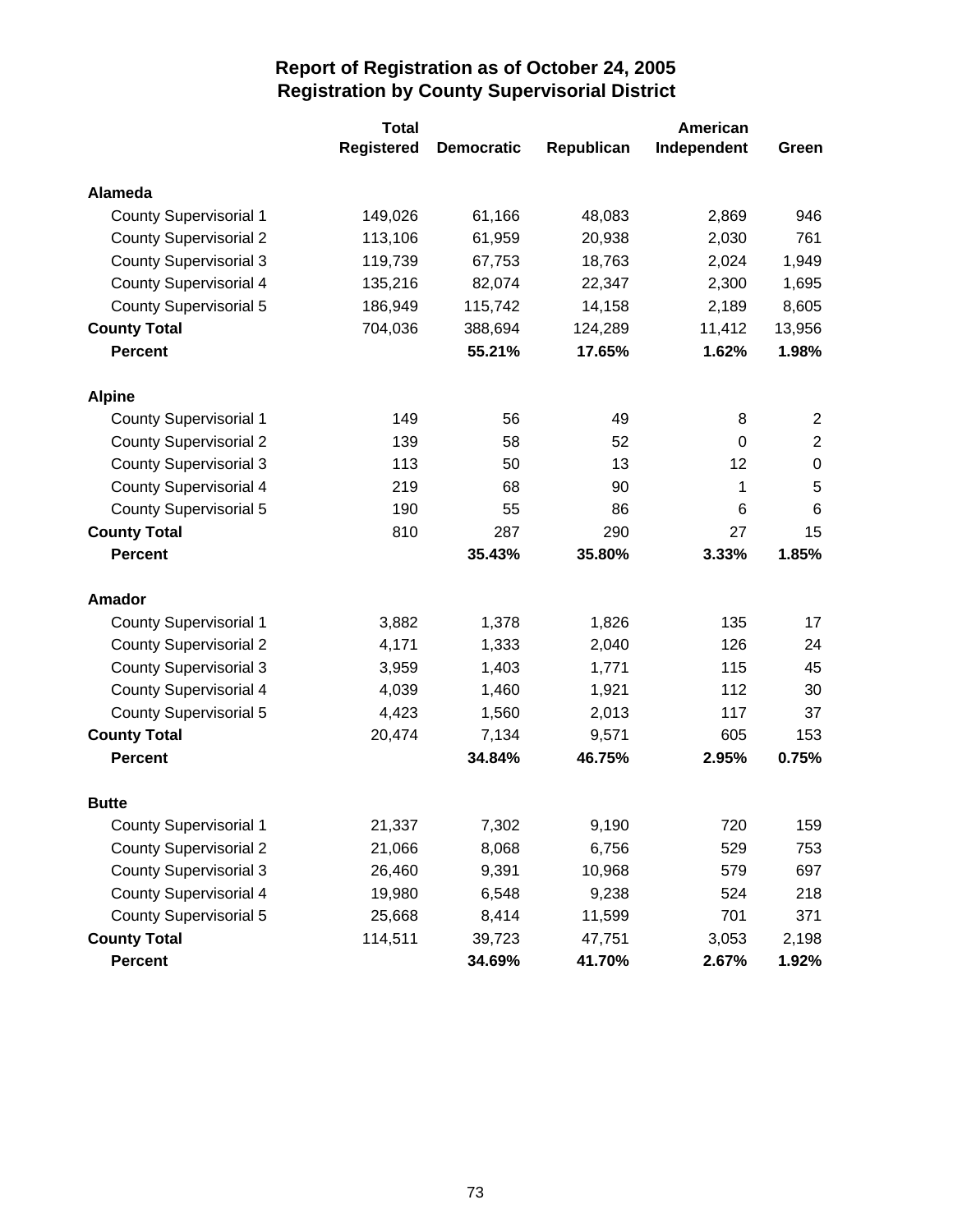|                               |             | <b>Natural</b> | Peace and      |                      | <b>Declined to</b> |
|-------------------------------|-------------|----------------|----------------|----------------------|--------------------|
|                               | Libertarian | Law            | Freedom        | <b>Miscellaneous</b> | <b>State</b>       |
| Alameda                       |             |                |                |                      |                    |
| <b>County Supervisorial 1</b> | 718         | 109            | 254            | 1,166                | 33,715             |
| <b>County Supervisorial 2</b> | 459         | 145            | 410            | 861                  | 25,543             |
| <b>County Supervisorial 3</b> | 523         | 206            | 610            | 854                  | 27,057             |
| <b>County Supervisorial 4</b> | 540         | 462            | 716            | 917                  | 24,165             |
| <b>County Supervisorial 5</b> | 903         | 441            | 1,243          | 1,428                | 42,240             |
| <b>County Total</b>           | 3,143       | 1,363          | 3,233          | 5,226                | 152,720            |
| <b>Percent</b>                | 0.45%       | 0.19%          | 0.46%          | 0.74%                | 21.69%             |
| <b>Alpine</b>                 |             |                |                |                      |                    |
| <b>County Supervisorial 1</b> | 0           | 0              | 0              | $\overline{2}$       | 32                 |
| <b>County Supervisorial 2</b> | 0           | 0              | 0              | 0                    | 27                 |
| <b>County Supervisorial 3</b> | 0           | 0              | 1              | 0                    | 37                 |
| <b>County Supervisorial 4</b> | 4           | 0              | 0              | 0                    | 51                 |
| <b>County Supervisorial 5</b> | 0           | 0              | 0              | 0                    | 37                 |
| <b>County Total</b>           | 4           | 0              | 1              | $\overline{2}$       | 184                |
| <b>Percent</b>                | 0.49%       | 0.00%          | 0.12%          | 0.25%                | 22.72%             |
| <b>Amador</b>                 |             |                |                |                      |                    |
| <b>County Supervisorial 1</b> | 27          | $\overline{2}$ | 8              | 30                   | 459                |
| <b>County Supervisorial 2</b> | 32          | $\overline{7}$ | 8              | 47                   | 554                |
| <b>County Supervisorial 3</b> | 27          | 1              | $\overline{7}$ | 36                   | 554                |
| <b>County Supervisorial 4</b> | 23          | 0              | 7              | 27                   | 459                |
| <b>County Supervisorial 5</b> | 31          | 4              | 4              | 43                   | 614                |
| <b>County Total</b>           | 140         | 14             | 34             | 183                  | 2,640              |
| <b>Percent</b>                | 0.68%       | 0.07%          | 0.17%          | 0.89%                | 12.89%             |
| <b>Butte</b>                  |             |                |                |                      |                    |
| <b>County Supervisorial 1</b> | 127         | 25             | 93             | 145                  | 3,576              |
| <b>County Supervisorial 2</b> | 187         | 15             | 115            | 136                  | 4,507              |
| <b>County Supervisorial 3</b> | 167         | 13             | 101            | 164                  | 4,380              |
| <b>County Supervisorial 4</b> | 123         | 23             | 63             | 101                  | 3,142              |
| <b>County Supervisorial 5</b> | 173         | 13             | 122            | 184                  | 4,091              |
| <b>County Total</b>           | 777         | 89             | 494            | 730                  | 19,696             |
| <b>Percent</b>                | 0.68%       | 0.08%          | 0.43%          | 0.64%                | 17.20%             |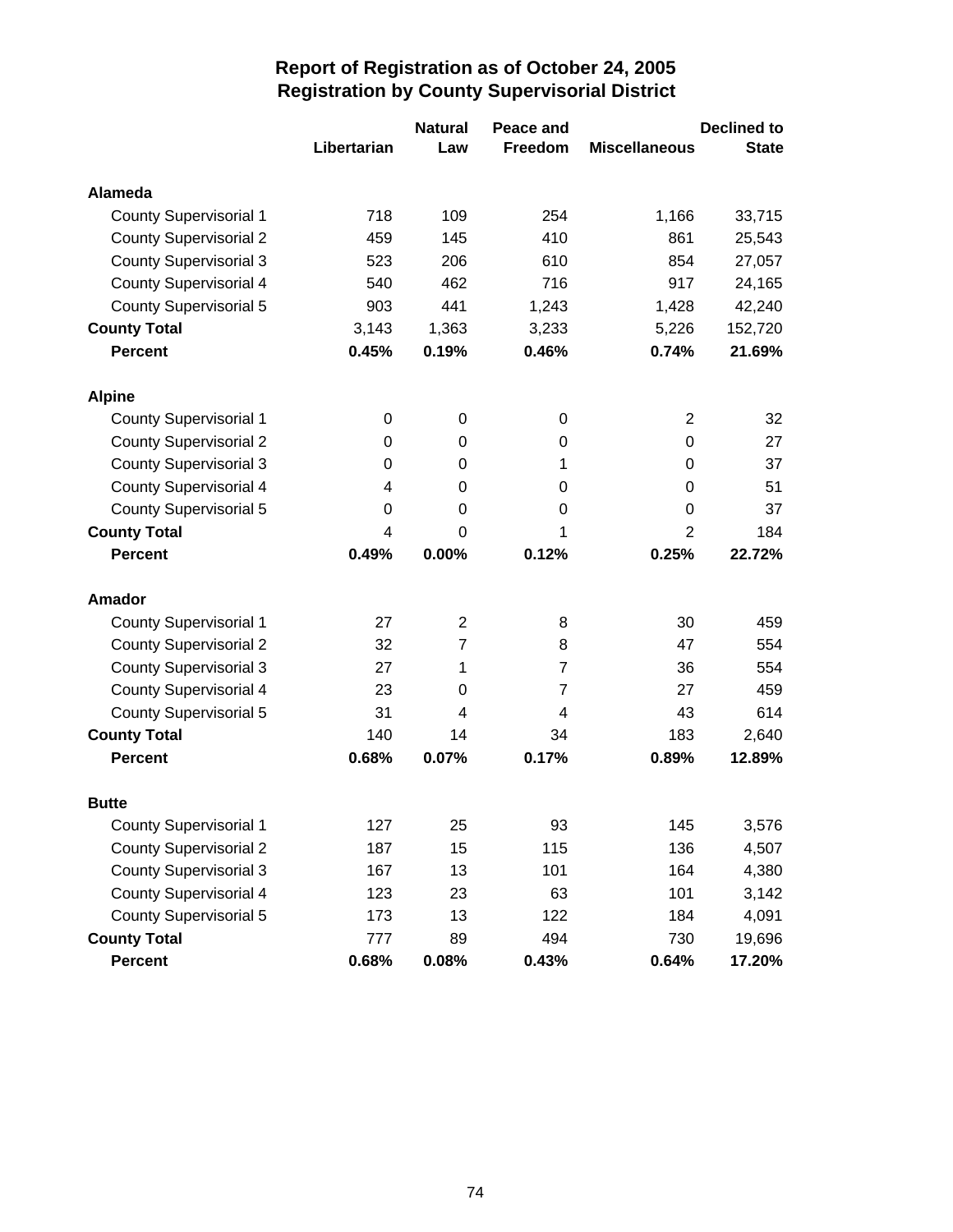|                               | <b>Total</b>      |                   | American   |             |                         |  |
|-------------------------------|-------------------|-------------------|------------|-------------|-------------------------|--|
|                               | <b>Registered</b> | <b>Democratic</b> | Republican | Independent | Green                   |  |
| <b>Calaveras</b>              |                   |                   |            |             |                         |  |
| <b>County Supervisorial 1</b> | 5,711             | 1,865             | 2,761      | 139         | 34                      |  |
| <b>County Supervisorial 2</b> | 5,130             | 1,935             | 1,997      | 141         | 120                     |  |
| <b>County Supervisorial 3</b> | 4,412             | 1,546             | 2,021      | 96          | 71                      |  |
| <b>County Supervisorial 4</b> | 5,481             | 1,861             | 2,482      | 157         | 60                      |  |
| <b>County Supervisorial 5</b> | 5,914             | 1,936             | 2,749      | 196         | 31                      |  |
| <b>County Total</b>           | 26,648            | 9,143             | 12,010     | 729         | 316                     |  |
| <b>Percent</b>                |                   | 34.31%            | 45.07%     | 2.74%       | 1.19%                   |  |
| Colusa                        |                   |                   |            |             |                         |  |
| <b>County Supervisorial 1</b> | 1,494             | 548               | 676        | 32          | $\overline{2}$          |  |
| <b>County Supervisorial 2</b> | 1,745             | 675               | 831        | 32          | $\overline{\mathbf{4}}$ |  |
| <b>County Supervisorial 3</b> | 1,311             | 470               | 608        | 35          | $\overline{\mathbf{4}}$ |  |
| <b>County Supervisorial 4</b> | 1,672             | 608               | 766        | 51          | 5                       |  |
| <b>County Supervisorial 5</b> | 1,745             | 579               | 878        | 31          | $\overline{7}$          |  |
| <b>County Total</b>           | 7,967             | 2,880             | 3,759      | 181         | 22                      |  |
| <b>Percent</b>                |                   | 36.15%            | 47.18%     | 2.27%       | 0.28%                   |  |
| <b>Contra Costa</b>           |                   |                   |            |             |                         |  |
| <b>County Supervisorial 1</b> | 75,599            | 50,204            | 8,527      | 1,032       | 1,443                   |  |
| <b>County Supervisorial 2</b> | 112,570           | 53,736            | 34,827     | 1,946       | 1,101                   |  |
| <b>County Supervisorial 3</b> | 126,649           | 44,684            | 55,301     | 2,222       | 657                     |  |
| <b>County Supervisorial 4</b> | 92,816            | 42,630            | 29,187     | 1,926       | 838                     |  |
| <b>County Supervisorial 5</b> | 85,022            | 46,672            | 19,581     | 1,913       | 347                     |  |
| <b>County Total</b>           | 492,656           | 237,926           | 147,423    | 9,039       | 4,386                   |  |
| <b>Percent</b>                |                   | 48.29%            | 29.92%     | 1.83%       | 0.89%                   |  |
| <b>Del Norte</b>              |                   |                   |            |             |                         |  |
| County Supervisorial 1        | 1,972             | 780               | 670        | 65          | 27                      |  |
| <b>County Supervisorial 2</b> | 2,220             | 831               | 803        | 74          | 23                      |  |
| <b>County Supervisorial 3</b> | 2,961             | 1,073             | 1,211      | 81          | 21                      |  |
| <b>County Supervisorial 4</b> | 2,842             | 959               | 1,261      | 74          | 17                      |  |
| <b>County Supervisorial 5</b> | 2,808             | 1,107             | 1,061      | 89          | 34                      |  |
| <b>County Total</b>           | 12,803            | 4,750             | 5,006      | 383         | 122                     |  |
| Percent                       |                   | 37.10%            | 39.10%     | 2.99%       | 0.95%                   |  |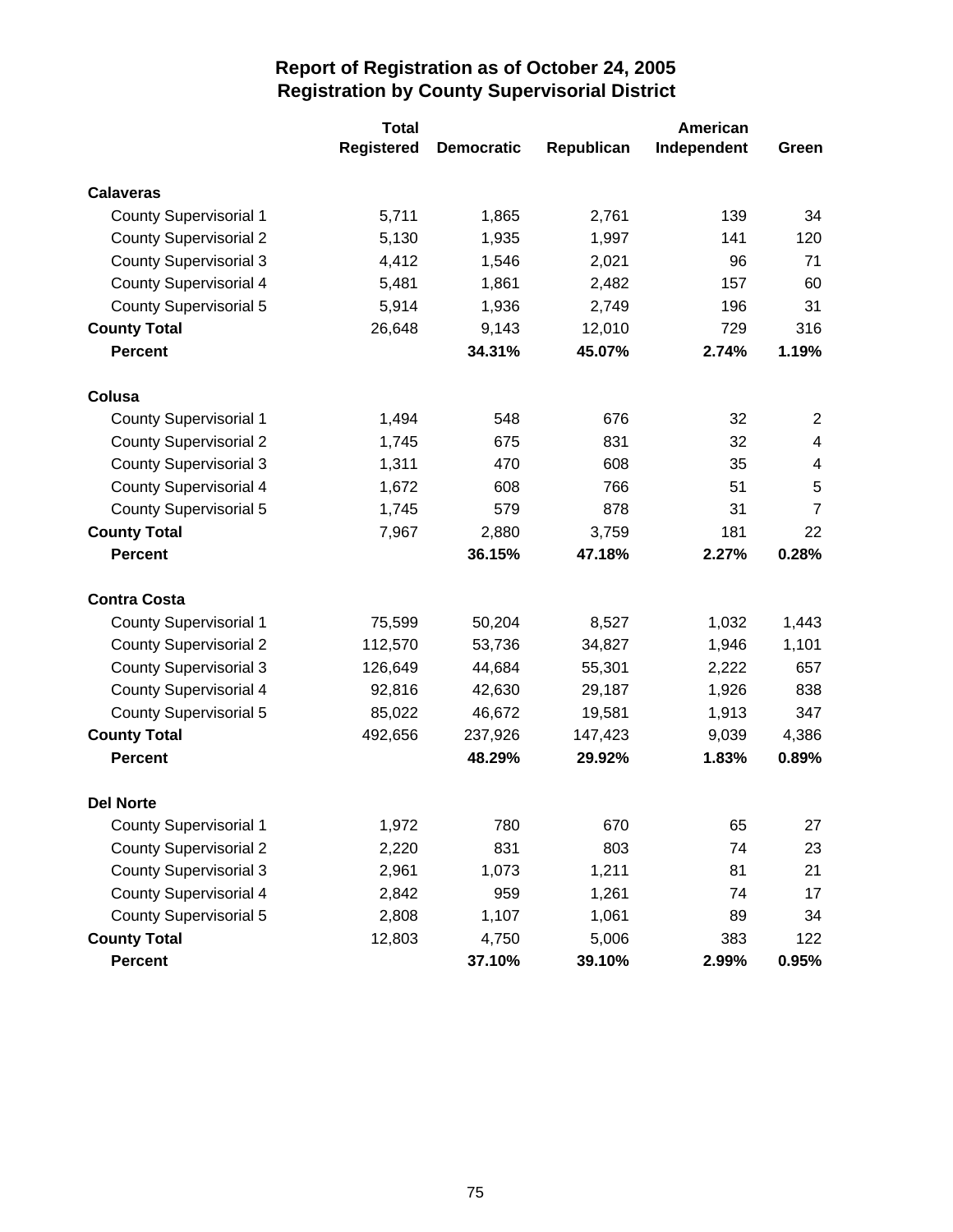|                               |             | <b>Natural</b> | Peace and      |                      | <b>Declined to</b> |
|-------------------------------|-------------|----------------|----------------|----------------------|--------------------|
|                               | Libertarian | Law            | <b>Freedom</b> | <b>Miscellaneous</b> | <b>State</b>       |
| <b>Calaveras</b>              |             |                |                |                      |                    |
| <b>County Supervisorial 1</b> | 52          | 3              | 10             | 15                   | 832                |
| <b>County Supervisorial 2</b> | 72          | 10             | 14             | 23                   | 818                |
| <b>County Supervisorial 3</b> | 35          | 1              | 9              | 19                   | 614                |
| <b>County Supervisorial 4</b> | 114         | $\overline{2}$ | 19             | 20                   | 766                |
| <b>County Supervisorial 5</b> | 42          | $\overline{2}$ | 9              | 20                   | 929                |
| <b>County Total</b>           | 315         | 18             | 61             | 97                   | 3,959              |
| <b>Percent</b>                | 1.18%       | 0.07%          | 0.23%          | 0.36%                | 14.86%             |
| Colusa                        |             |                |                |                      |                    |
| <b>County Supervisorial 1</b> | 9           | 1              | 3              | $\overline{2}$       | 221                |
| <b>County Supervisorial 2</b> | 4           | 0              | 6              | 4                    | 189                |
| <b>County Supervisorial 3</b> | 4           | 1              | 1              | 1                    | 187                |
| <b>County Supervisorial 4</b> | 5           | 0              | 3              | 7                    | 227                |
| <b>County Supervisorial 5</b> | 11          | 1              | 11             | $\overline{7}$       | 220                |
| <b>County Total</b>           | 33          | 3              | 24             | 21                   | 1,044              |
| <b>Percent</b>                | 0.41%       | 0.04%          | 0.30%          | 0.26%                | 13.10%             |
| <b>Contra Costa</b>           |             |                |                |                      |                    |
| <b>County Supervisorial 1</b> | 298         | 170            | 330            | 416                  | 13,179             |
| <b>County Supervisorial 2</b> | 546         | 118            | 200            | 917                  | 19,179             |
| <b>County Supervisorial 3</b> | 491         | 71             | 120            | 827                  | 22,276             |
| County Supervisorial 4        | 521         | 107            | 232            | 691                  | 16,684             |
| <b>County Supervisorial 5</b> | 331         | 62             | 317            | 461                  | 15,338             |
| <b>County Total</b>           | 2,187       | 528            | 1,199          | 3,312                | 86,656             |
| <b>Percent</b>                | 0.44%       | 0.11%          | 0.24%          | 0.67%                | 17.59%             |
| <b>Del Norte</b>              |             |                |                |                      |                    |
| <b>County Supervisorial 1</b> | 13          | 1              | 6              | 24                   | 386                |
| <b>County Supervisorial 2</b> | 18          | $\overline{c}$ | 11             | 19                   | 439                |
| <b>County Supervisorial 3</b> | 30          | 1              | 4              | 25                   | 515                |
| <b>County Supervisorial 4</b> | 13          | 1              | 9              | 22                   | 486                |
| <b>County Supervisorial 5</b> | 18          | 0              | 11             | 23                   | 465                |
| <b>County Total</b>           | 92          | 5              | 41             | 113                  | 2,291              |
| Percent                       | 0.72%       | 0.04%          | 0.32%          | 0.88%                | 17.89%             |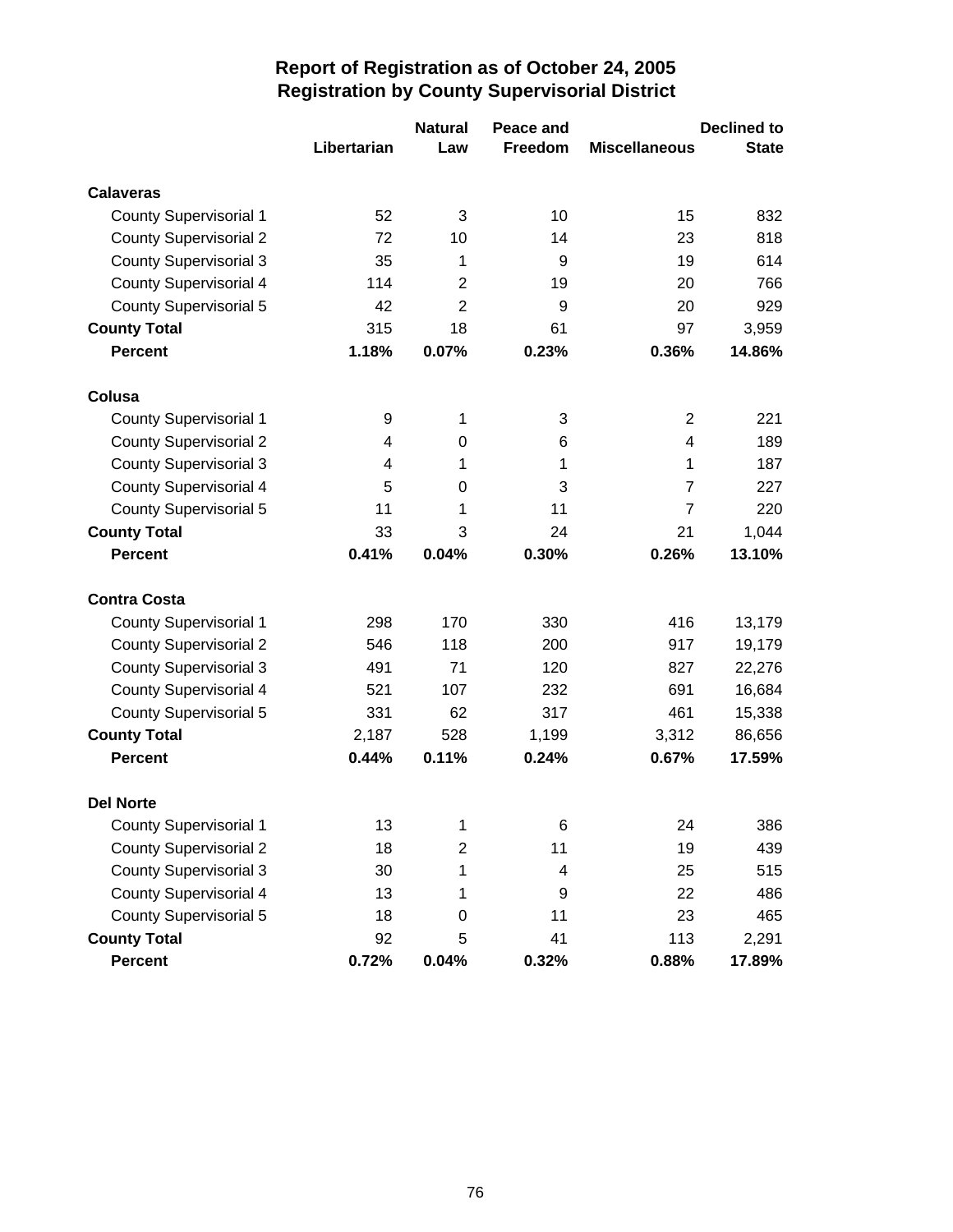|                               | <b>Total</b>      |                   | American   |             |                |  |
|-------------------------------|-------------------|-------------------|------------|-------------|----------------|--|
|                               | <b>Registered</b> | <b>Democratic</b> | Republican | Independent | Green          |  |
| <b>El Dorado</b>              |                   |                   |            |             |                |  |
| <b>County Supervisorial 1</b> | 21,555            | 5,704             | 11,772     | 421         | 110            |  |
| <b>County Supervisorial 2</b> | 25,246            | 7,478             | 12,417     | 652         | 231            |  |
| <b>County Supervisorial 3</b> | 19,422            | 6,571             | 8,597      | 561         | 243            |  |
| <b>County Supervisorial 4</b> | 22,699            | 6,570             | 11,459     | 567         | 238            |  |
| <b>County Supervisorial 5</b> | 16,111            | 6,091             | 4,588      | 556         | 365            |  |
| <b>County Total</b>           | 105,033           | 32,414            | 48,833     | 2,757       | 1,187          |  |
| <b>Percent</b>                |                   | 30.86%            | 46.49%     | 2.62%       | 1.13%          |  |
| <b>Fresno</b>                 |                   |                   |            |             |                |  |
| <b>County Supervisorial 1</b> | 56,059            | 26,752            | 21,483     | 919         | 203            |  |
| <b>County Supervisorial 2</b> | 86,262            | 28,664            | 45,270     | 1,306       | 522            |  |
| <b>County Supervisorial 3</b> | 46,903            | 24,265            | 16,231     | 710         | 353            |  |
| <b>County Supervisorial 4</b> | 49,294            | 21,079            | 21,788     | 738         | 125            |  |
| <b>County Supervisorial 5</b> | 83,872            | 27,145            | 43,920     | 1,613       | 389            |  |
| <b>County Total</b>           | 322,390           | 127,905           | 148,692    | 5,286       | 1,592          |  |
| <b>Percent</b>                |                   | 39.67%            | 46.12%     | 1.64%       | 0.49%          |  |
| Glenn                         |                   |                   |            |             |                |  |
| <b>County Supervisorial 1</b> | 2,491             | 787               | 1,170      | 70          | 10             |  |
| <b>County Supervisorial 2</b> | 2,249             | 753               | 1,058      | 51          | 15             |  |
| <b>County Supervisorial 3</b> | 2,773             | 819               | 1,496      | 76          | 4              |  |
| <b>County Supervisorial 4</b> | 2,231             | 788               | 973        | 72          | $\overline{4}$ |  |
| <b>County Supervisorial 5</b> | 2,048             | 764               | 934        | 41          | 10             |  |
| <b>County Total</b>           | 11,792            | 3,911             | 5,631      | 310         | 43             |  |
| <b>Percent</b>                |                   | 33.17%            | 47.75%     | 2.63%       | 0.36%          |  |
| <b>Humboldt</b>               |                   |                   |            |             |                |  |
| <b>County Supervisorial 1</b> | 15,933            | 6,163             | 6,112      | 363         | 420            |  |
| <b>County Supervisorial 2</b> | 16,802            | 6,500             | 5,840      | 437         | 647            |  |
| <b>County Supervisorial 3</b> | 17,580            | 7,522             | 3,224      | 364         | 1,745          |  |
| <b>County Supervisorial 4</b> | 14,206            | 6,009             | 3,970      | 374         | 660            |  |
| <b>County Supervisorial 5</b> | 17,241            | 7,467             | 4,747      | 436         | 920            |  |
| <b>County Total</b>           | 81,762            | 33,661            | 23,893     | 1,974       | 4,392          |  |
| Percent                       |                   | 41.17%            | 29.22%     | 2.41%       | 5.37%          |  |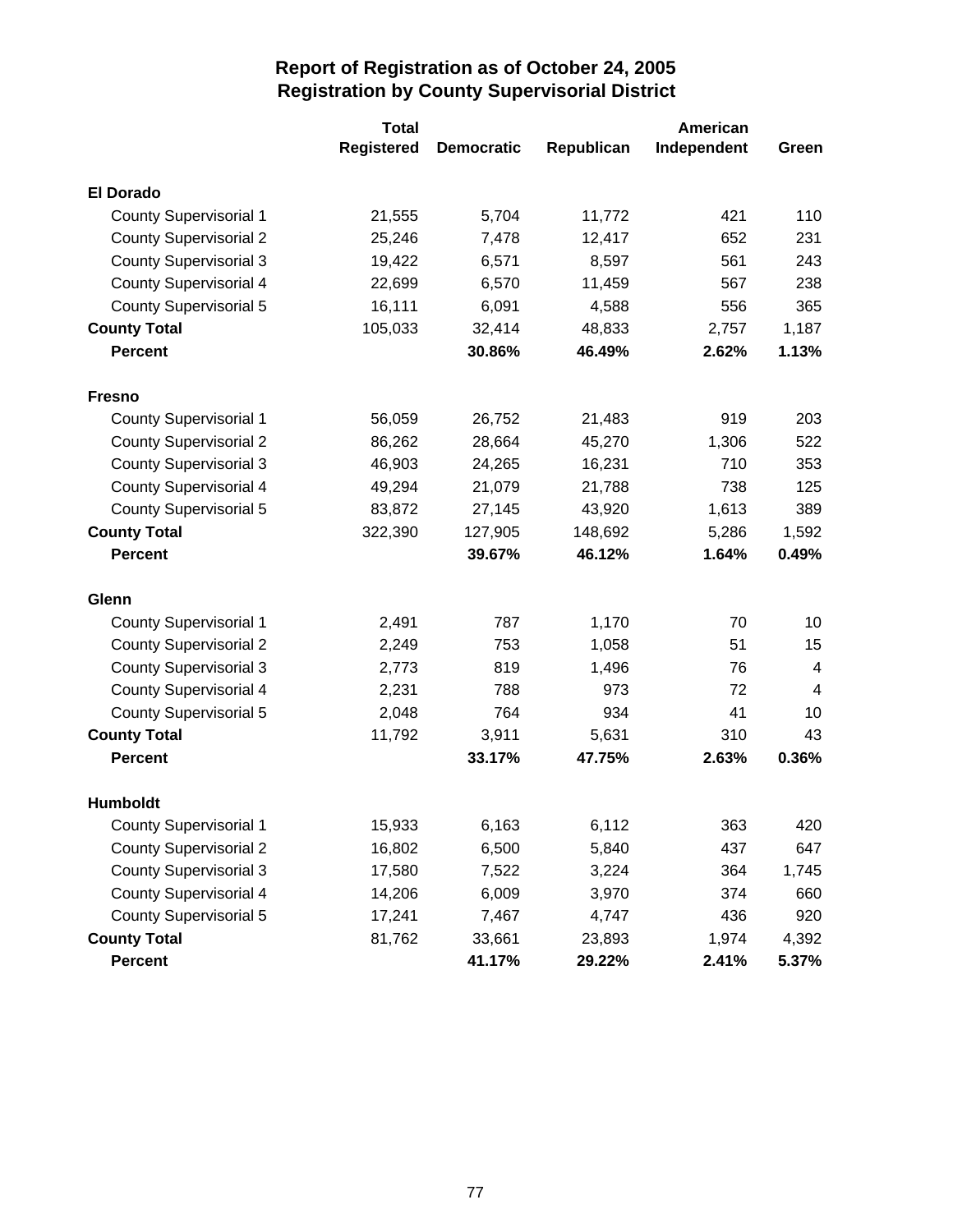|                               |                | <b>Natural</b> | Peace and      |                      | <b>Declined to</b> |
|-------------------------------|----------------|----------------|----------------|----------------------|--------------------|
|                               | Libertarian    | Law            | Freedom        | <b>Miscellaneous</b> | <b>State</b>       |
| <b>El Dorado</b>              |                |                |                |                      |                    |
| <b>County Supervisorial 1</b> | 105            | 9              | 29             | 121                  | 3,284              |
| <b>County Supervisorial 2</b> | 194            | 8              | 62             | 158                  | 4,046              |
| <b>County Supervisorial 3</b> | 116            | 14             | 73             | 134                  | 3,113              |
| <b>County Supervisorial 4</b> | 160            | 13             | 35             | 162                  | 3,495              |
| <b>County Supervisorial 5</b> | 149            | 29             | 89             | 135                  | 4,109              |
| <b>County Total</b>           | 724            | 73             | 288            | 710                  | 18,047             |
| <b>Percent</b>                | 0.69%          | 0.07%          | 0.27%          | 0.68%                | 17.18%             |
| <b>Fresno</b>                 |                |                |                |                      |                    |
| <b>County Supervisorial 1</b> | 176            | 40             | 106            | 77                   | 6,303              |
| <b>County Supervisorial 2</b> | 301            | 48             | 94             | 118                  | 9,939              |
| <b>County Supervisorial 3</b> | 141            | 42             | 98             | 63                   | 5,000              |
| <b>County Supervisorial 4</b> | 119            | 42             | 91             | 63                   | 5,249              |
| <b>County Supervisorial 5</b> | 318            | 34             | 111            | 119                  | 10,223             |
| <b>County Total</b>           | 1,055          | 206            | 500            | 440                  | 36,714             |
| <b>Percent</b>                | 0.33%          | 0.06%          | 0.16%          | 0.14%                | 11.39%             |
| Glenn                         |                |                |                |                      |                    |
| <b>County Supervisorial 1</b> | 13             | 1              | 11             | 9                    | 420                |
| <b>County Supervisorial 2</b> | 4              | 3              | 6              | 6                    | 353                |
| <b>County Supervisorial 3</b> | $\overline{7}$ | $\overline{2}$ | $\overline{7}$ | 3                    | 359                |
| County Supervisorial 4        | 10             | $\overline{2}$ | 6              | 10                   | 366                |
| <b>County Supervisorial 5</b> | 5              | 1              | 10             | 1                    | 282                |
| <b>County Total</b>           | 39             | 9              | 40             | 29                   | 1,780              |
| <b>Percent</b>                | 0.33%          | 0.08%          | 0.34%          | 0.25%                | 15.09%             |
| Humboldt                      |                |                |                |                      |                    |
| <b>County Supervisorial 1</b> | 126            | 13             | 37             | 59                   | 2,640              |
| <b>County Supervisorial 2</b> | 154            | 19             | 66             | 39                   | 3,100              |
| <b>County Supervisorial 3</b> | 200            | 25             | 71             | 40                   | 4,389              |
| <b>County Supervisorial 4</b> | 130            | 18             | 53             | 59                   | 2,933              |
| <b>County Supervisorial 5</b> | 143            | 39             | 65             | 46                   | 3,378              |
| <b>County Total</b>           | 753            | 114            | 292            | 243                  | 16,440             |
| <b>Percent</b>                | 0.92%          | 0.14%          | 0.36%          | 0.30%                | 20.11%             |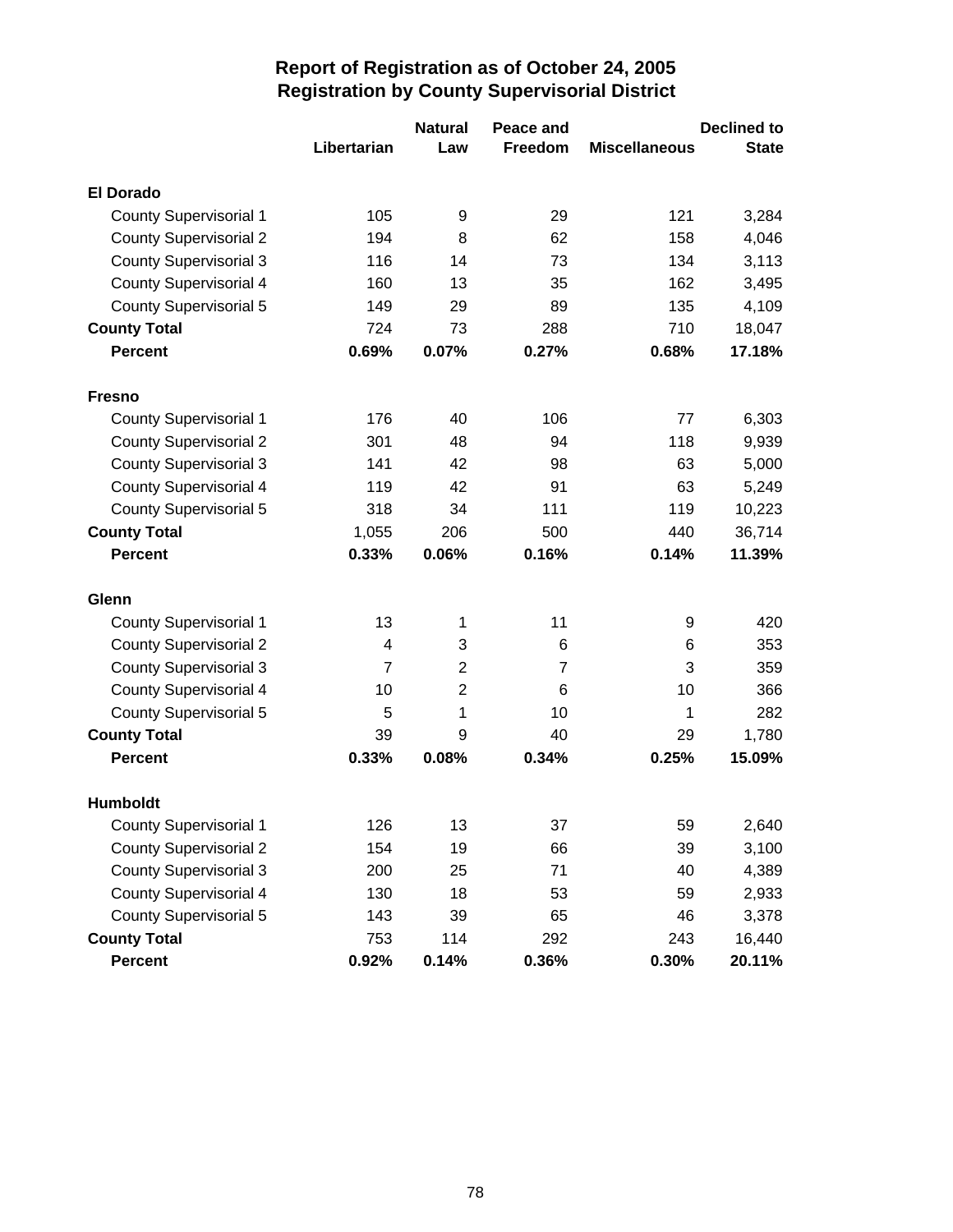|                               | <b>Total</b>      |                   | American   |             |       |
|-------------------------------|-------------------|-------------------|------------|-------------|-------|
|                               | <b>Registered</b> | <b>Democratic</b> | Republican | Independent | Green |
| <b>Imperial</b>               |                   |                   |            |             |       |
| <b>County Supervisorial 1</b> | 11,919            | 8,042             | 1,489      | 135         | 31    |
| <b>County Supervisorial 2</b> | 10,773            | 5,443             | 3,447      | 182         | 26    |
| <b>County Supervisorial 3</b> | 10,825            | 5,078             | 3,821      | 218         | 20    |
| <b>County Supervisorial 4</b> | 10,506            | 5,016             | 3,708      | 213         | 20    |
| County Supervisorial 5        | 9,867             | 5,561             | 2,612      | 222         | 26    |
| <b>County Total</b>           | 53,890            | 29,140            | 15,077     | 970         | 123   |
| <b>Percent</b>                |                   | 54.07%            | 27.98%     | 1.80%       | 0.23% |
| Inyo                          |                   |                   |            |             |       |
| <b>County Supervisorial 1</b> | 2,258             | 657               | 1,220      | 48          | 19    |
| <b>County Supervisorial 2</b> | 2,036             | 649               | 874        | 61          | 27    |
| <b>County Supervisorial 3</b> | 2,517             | 780               | 1,234      | 67          | 21    |
| <b>County Supervisorial 4</b> | 2,072             | 667               | 966        | 43          | 15    |
| County Supervisorial 5        | 1,733             | 684               | 591        | 72          | 31    |
| <b>County Total</b>           | 10,616            | 3,437             | 4,885      | 291         | 113   |
| <b>Percent</b>                |                   | 32.38%            | 46.02%     | 2.74%       | 1.06% |
| Kern                          |                   |                   |            |             |       |
| <b>County Supervisorial 1</b> | 55,852            | 20,251            | 26,180     | 1,401       | 144   |
| <b>County Supervisorial 2</b> | 60,775            | 19,795            | 29,344     | 1,803       | 178   |
| <b>County Supervisorial 3</b> | 68,440            | 21,338            | 36,649     | 1,736       | 202   |
| <b>County Supervisorial 4</b> | 71,843            | 20,434            | 40,058     | 1,710       | 212   |
| <b>County Supervisorial 5</b> | 39,496            | 22,770            | 11,532     | 800         | 74    |
| <b>County Total</b>           | 296,406           | 104,588           | 143,763    | 7,450       | 810   |
| <b>Percent</b>                |                   | 35.29%            | 48.50%     | 2.51%       | 0.27% |
| <b>Kings</b>                  |                   |                   |            |             |       |
| <b>County Supervisorial 1</b> | 8,378             | 2,632             | 4,379      | 184         | 22    |
| <b>County Supervisorial 2</b> | 6,387             | 3,528             | 1,964      | 136         | 15    |
| <b>County Supervisorial 3</b> | 13,072            | 3,854             | 7,368      | 238         | 38    |
| County Supervisorial 4        | 10,117            | 4,618             | 4,133      | 189         | 21    |
| <b>County Supervisorial 5</b> | 10,630            | 4,186             | 4,975      | 219         | 24    |
| <b>County Total</b>           | 48,584            | 18,818            | 22,819     | 966         | 120   |
| Percent                       |                   | 38.73%            | 46.97%     | 1.99%       | 0.25% |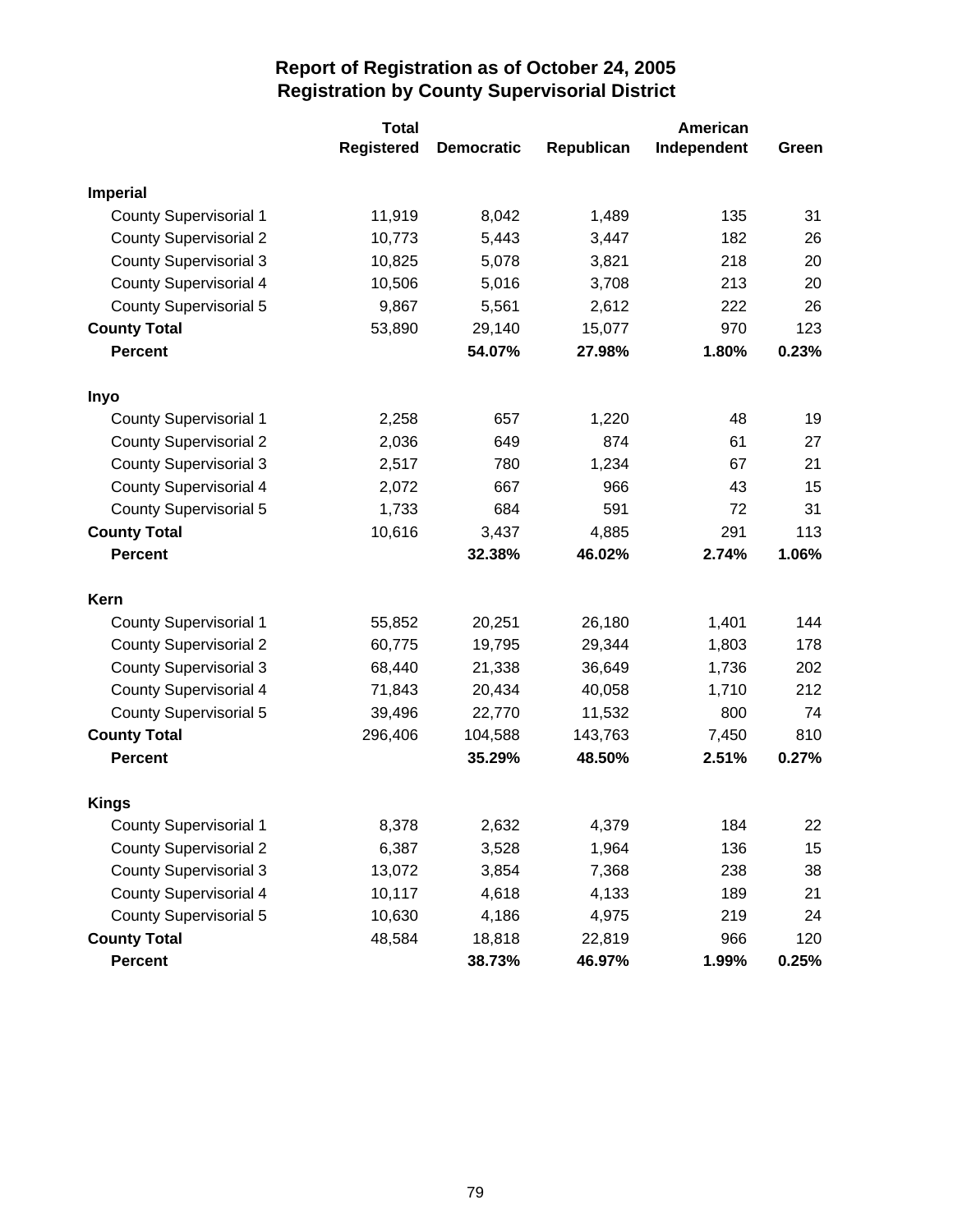|                               |                | <b>Natural</b> | Peace and               |                      | <b>Declined to</b> |
|-------------------------------|----------------|----------------|-------------------------|----------------------|--------------------|
|                               | Libertarian    | Law            | Freedom                 | <b>Miscellaneous</b> | <b>State</b>       |
| <b>Imperial</b>               |                |                |                         |                      |                    |
| <b>County Supervisorial 1</b> | 38             | 16             | 56                      | 41                   | 2,071              |
| <b>County Supervisorial 2</b> | 31             | 14             | 42                      | 45                   | 1,543              |
| <b>County Supervisorial 3</b> | 36             | 15             | 32                      | 53                   | 1,552              |
| <b>County Supervisorial 4</b> | 30             | 9              | 39                      | 55                   | 1,416              |
| <b>County Supervisorial 5</b> | 40             | 11             | 48                      | 36                   | 1,311              |
| <b>County Total</b>           | 175            | 65             | 217                     | 230                  | 7,893              |
| <b>Percent</b>                | 0.32%          | 0.12%          | 0.40%                   | 0.43%                | 14.65%             |
| Inyo                          |                |                |                         |                      |                    |
| <b>County Supervisorial 1</b> | $\overline{7}$ | 1              | 6                       | 9                    | 291                |
| <b>County Supervisorial 2</b> | 13             | 1              | 6                       | 12                   | 393                |
| <b>County Supervisorial 3</b> | 9              | $\overline{2}$ | 6                       | 19                   | 379                |
| <b>County Supervisorial 4</b> | 15             | 1              | 5                       | 12                   | 348                |
| <b>County Supervisorial 5</b> | 24             | 1              | 5                       | 17                   | 308                |
| <b>County Total</b>           | 68             | 6              | 28                      | 69                   | 1,719              |
| <b>Percent</b>                | 0.64%          | 0.06%          | 0.26%                   | 0.65%                | 16.19%             |
| Kern                          |                |                |                         |                      |                    |
| <b>County Supervisorial 1</b> | 297            | 44             | 111                     | 83                   | 7,341              |
| <b>County Supervisorial 2</b> | 317            | 47             | 137                     | 152                  | 9,002              |
| <b>County Supervisorial 3</b> | 320            | 30             | 98                      | 117                  | 7,950              |
| <b>County Supervisorial 4</b> | 326            | 42             | 95                      | 108                  | 8,858              |
| <b>County Supervisorial 5</b> | 139            | 45             | 122                     | 80                   | 3,934              |
| <b>County Total</b>           | 1,399          | 208            | 563                     | 540                  | 37,085             |
| <b>Percent</b>                | 0.47%          | 0.07%          | 0.19%                   | 0.18%                | 12.51%             |
| <b>Kings</b>                  |                |                |                         |                      |                    |
| <b>County Supervisorial 1</b> | 25             | $\overline{7}$ | $\overline{\mathbf{c}}$ | 83                   | 1,044              |
| <b>County Supervisorial 2</b> | 18             | 9              | 8                       | 57                   | 652                |
| <b>County Supervisorial 3</b> | 51             | 10             | 3                       | 103                  | 1,407              |
| <b>County Supervisorial 4</b> | 21             | 5              | 7                       | 106                  | 1,017              |
| <b>County Supervisorial 5</b> | 25             | $\overline{c}$ | 5                       | 88                   | 1,106              |
| <b>County Total</b>           | 140            | 33             | 25                      | 437                  | 5,226              |
| Percent                       | 0.29%          | 0.07%          | 0.05%                   | 0.90%                | 10.76%             |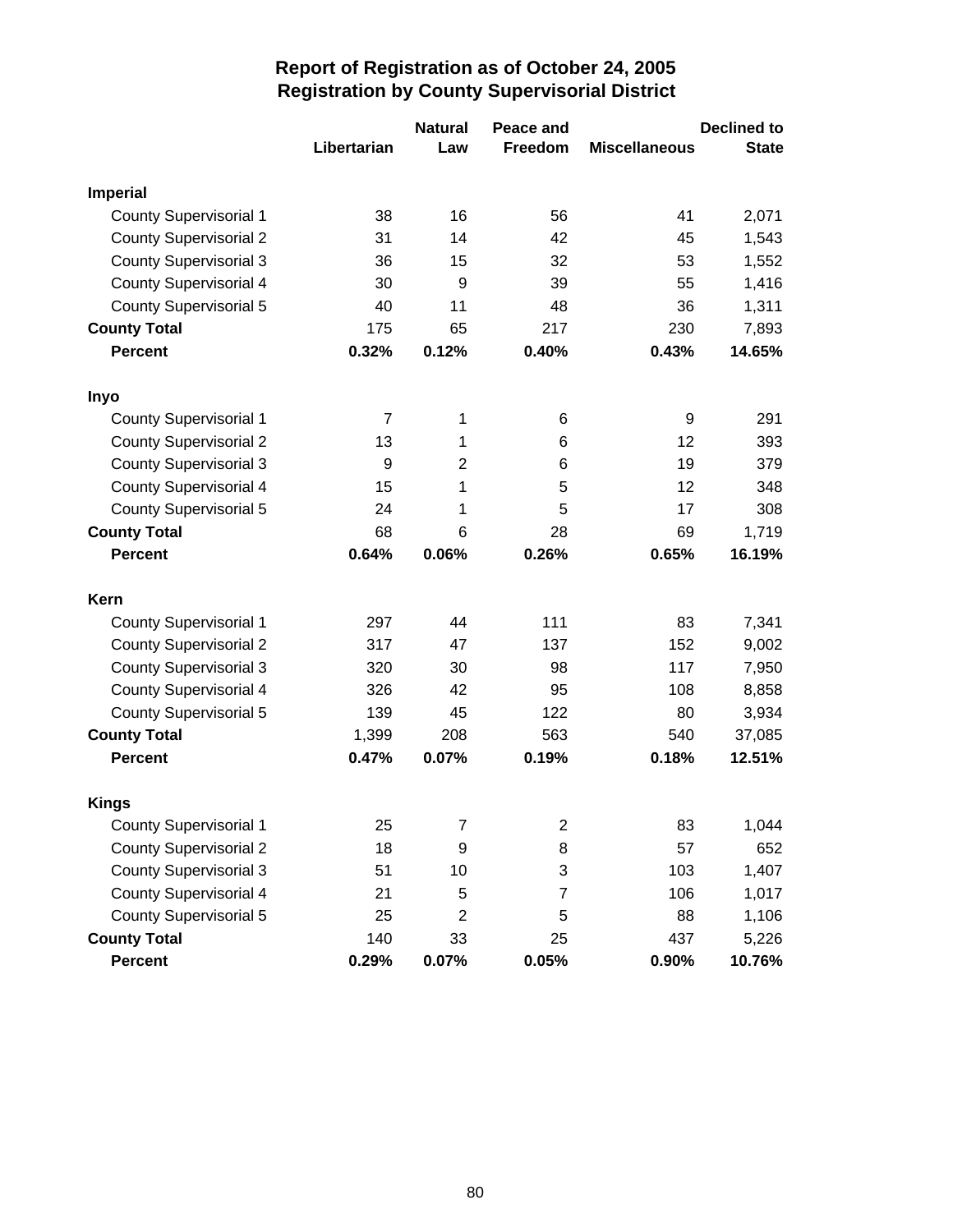|                               | <b>Total</b>      |                   | American   |             |        |  |
|-------------------------------|-------------------|-------------------|------------|-------------|--------|--|
|                               | <b>Registered</b> | <b>Democratic</b> | Republican | Independent | Green  |  |
| Lake                          |                   |                   |            |             |        |  |
| <b>County Supervisorial 1</b> | 7,092             | 2,945             | 2,335      | 236         | 110    |  |
| <b>County Supervisorial 2</b> | 5,562             | 2,917             | 1,276      | 187         | 68     |  |
| <b>County Supervisorial 3</b> | 6,829             | 3,121             | 2,026      | 220         | 90     |  |
| <b>County Supervisorial 4</b> | 6,668             | 2,583             | 2,647      | 153         | 96     |  |
| <b>County Supervisorial 5</b> | 7,156             | 2,955             | 2,504      | 203         | 100    |  |
| <b>County Total</b>           | 33,307            | 14,521            | 10,788     | 999         | 464    |  |
| <b>Percent</b>                |                   | 43.60%            | 32.39%     | 3.00%       | 1.39%  |  |
| Lassen                        |                   |                   |            |             |        |  |
| <b>County Supervisorial 1</b> | 2,910             | 971               | 1,237      | 128         | 14     |  |
| <b>County Supervisorial 2</b> | 2,812             | 901               | 1,143      | 131         | 15     |  |
| <b>County Supervisorial 3</b> | 3,251             | 841               | 1,695      | 124         | 10     |  |
| <b>County Supervisorial 4</b> | 2,855             | 832               | 1,439      | 82          | 16     |  |
| <b>County Supervisorial 5</b> | 2,457             | 746               | 1,088      | 134         | 8      |  |
| <b>County Total</b>           | 14,285            | 4,291             | 6,602      | 599         | 63     |  |
| <b>Percent</b>                |                   | 30.04%            | 46.22%     | 4.19%       | 0.44%  |  |
| <b>Los Angeles</b>            |                   |                   |            |             |        |  |
| <b>County Supervisorial 1</b> | 551,090           | 320,477           | 104,023    | 8,509       | 3,354  |  |
| <b>County Supervisorial 2</b> | 656,474           | 440,826           | 80,700     | 9,840       | 3,606  |  |
| <b>County Supervisorial 3</b> | 854,639           | 445,171           | 196,296    | 14,130      | 8,166  |  |
| <b>County Supervisorial 4</b> | 848,146           | 370,642           | 290,222    | 14,068      | 4,904  |  |
| <b>County Supervisorial 5</b> | 932,538           | 359,978           | 366,724    | 16,808      | 5,477  |  |
| <b>County Total</b>           | 3,842,887         | 1,937,094         | 1,037,965  | 63,355      | 25,507 |  |
| <b>Percent</b>                |                   | 50.41%            | 27.01%     | 1.65%       | 0.66%  |  |
| <b>Madera</b>                 |                   |                   |            |             |        |  |
| <b>County Supervisorial 1</b> | 12,587            | 3,736             | 6,855      | 247         | 59     |  |
| <b>County Supervisorial 2</b> | 9,012             | 3,152             | 4,490      | 192         | 23     |  |
| <b>County Supervisorial 3</b> | 9,180             | 3,653             | 4,127      | 137         | 24     |  |
| <b>County Supervisorial 4</b> | 5,644             | 2,834             | 1,840      | 111         | $\,6$  |  |
| <b>County Supervisorial 5</b> | 12,636            | 3,414             | 6,993      | 306         | 110    |  |
| <b>County Total</b>           | 49,059            | 16,789            | 24,305     | 993         | 222    |  |
| Percent                       |                   | 34.22%            | 49.54%     | 2.02%       | 0.45%  |  |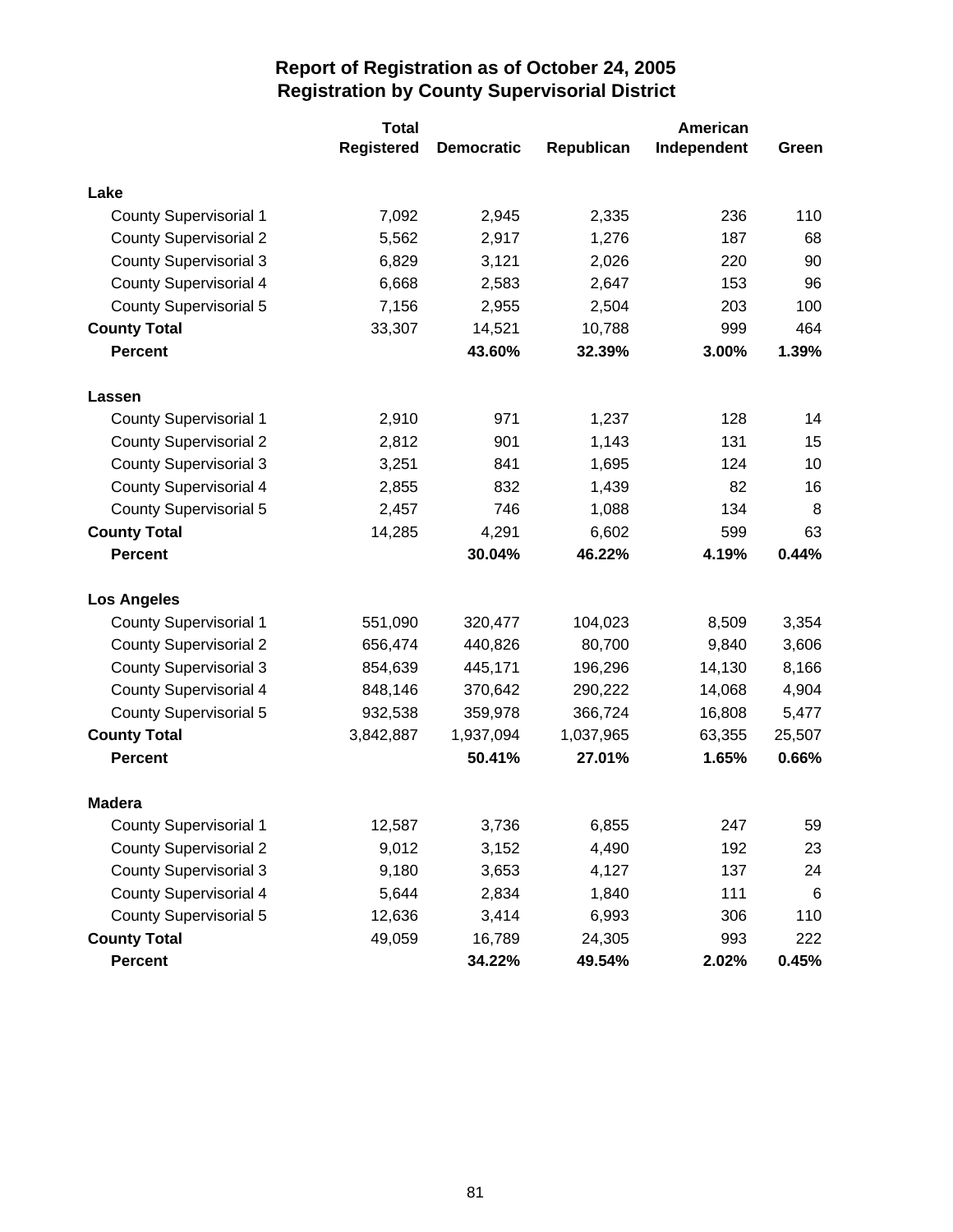|                               |             | <b>Natural</b> | Peace and |                      | <b>Declined to</b> |
|-------------------------------|-------------|----------------|-----------|----------------------|--------------------|
|                               | Libertarian | Law            | Freedom   | <b>Miscellaneous</b> | <b>State</b>       |
| Lake                          |             |                |           |                      |                    |
| <b>County Supervisorial 1</b> | 46          | 4              | 28        | 16                   | 1,372              |
| <b>County Supervisorial 2</b> | 38          | 4              | 21        | 16                   | 1,035              |
| <b>County Supervisorial 3</b> | 44          | $\overline{7}$ | 30        | 28                   | 1,263              |
| <b>County Supervisorial 4</b> | 38          | 5              | 13        | 17                   | 1,116              |
| <b>County Supervisorial 5</b> | 51          | 4              | 23        | 13                   | 1,303              |
| <b>County Total</b>           | 217         | 24             | 115       | 90                   | 6,089              |
| <b>Percent</b>                | 0.65%       | 0.07%          | 0.35%     | 0.27%                | 18.28%             |
| Lassen                        |             |                |           |                      |                    |
| <b>County Supervisorial 1</b> | 22          | 0              | 8         | 16                   | 514                |
| <b>County Supervisorial 2</b> | 18          | 7              | 9         | 20                   | 568                |
| <b>County Supervisorial 3</b> | 22          | 0              | 1         | 12                   | 546                |
| <b>County Supervisorial 4</b> | 5           | 2              | 4         | 10                   | 465                |
| <b>County Supervisorial 5</b> | 27          | 3              | 5         | 12                   | 434                |
| <b>County Total</b>           | 94          | 12             | 27        | 70                   | 2,527              |
| <b>Percent</b>                | 0.66%       | 0.08%          | 0.19%     | 0.49%                | 17.69%             |
| <b>Los Angeles</b>            |             |                |           |                      |                    |
| <b>County Supervisorial 1</b> | 1,979       | 1,068          | 6,622     | 2,696                | 102,362            |
| <b>County Supervisorial 2</b> | 2,197       | 3,688          | 5,425     | 3,584                | 106,608            |
| <b>County Supervisorial 3</b> | 4,881       | 1,081          | 3,631     | 6,962                | 174,321            |
| <b>County Supervisorial 4</b> | 4,213       | 1,302          | 4,769     | 5,085                | 152,941            |
| <b>County Supervisorial 5</b> | 4,635       | 1,028          | 3,415     | 6,139                | 168,334            |
| <b>County Total</b>           | 17,905      | 8,167          | 23,862    | 24,466               | 704,566            |
| <b>Percent</b>                | 0.47%       | 0.21%          | 0.62%     | 0.64%                | 18.33%             |
| <b>Madera</b>                 |             |                |           |                      |                    |
| <b>County Supervisorial 1</b> | 53          | 4              | 15        | 61                   | 1,557              |
| <b>County Supervisorial 2</b> | 27          | 9              | 10        | 30                   | 1,079              |
| <b>County Supervisorial 3</b> | 18          | 5              | 13        | 37                   | 1,166              |
| <b>County Supervisorial 4</b> | 13          | 8              | 17        | 26                   | 789                |
| <b>County Supervisorial 5</b> | 86          | 8              | 15        | 65                   | 1,639              |
| <b>County Total</b>           | 197         | 34             | 70        | 219                  | 6,230              |
| Percent                       | 0.40%       | 0.07%          | 0.14%     | 0.45%                | 12.70%             |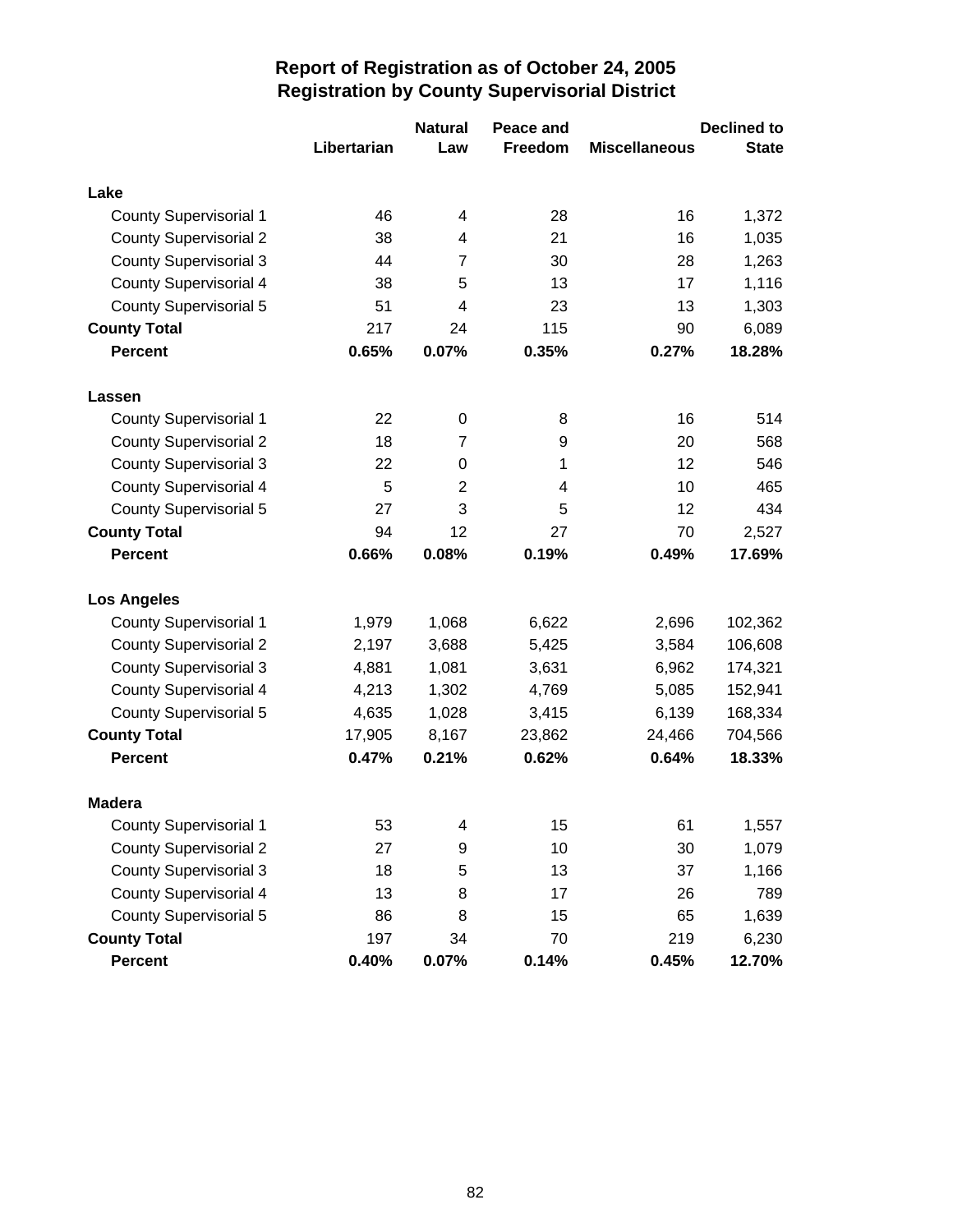|                               | <b>Total</b>      |                   | American   |             |       |  |
|-------------------------------|-------------------|-------------------|------------|-------------|-------|--|
|                               | <b>Registered</b> | <b>Democratic</b> | Republican | Independent | Green |  |
| <b>Marin</b>                  |                   |                   |            |             |       |  |
| <b>County Supervisorial 1</b> | 29,721            | 15,219            | 7,518      | 497         | 531   |  |
| <b>County Supervisorial 2</b> | 32,911            | 17,863            | 6,637      | 603         | 1,070 |  |
| <b>County Supervisorial 3</b> | 32,985            | 16,994            | 7,211      | 527         | 686   |  |
| <b>County Supervisorial 4</b> | 22,132            | 11,864            | 4,355      | 380         | 826   |  |
| County Supervisorial 5        | 28,623            | 13,253            | 8,398      | 621         | 409   |  |
| <b>County Total</b>           | 146,372           | 75,193            | 34,119     | 2,628       | 3,522 |  |
| <b>Percent</b>                |                   | 51.37%            | 23.31%     | 1.80%       | 2.41% |  |
| <b>Mariposa</b>               |                   |                   |            |             |       |  |
| <b>County Supervisorial 1</b> | 1,871             | 784               | 531        | 59          | 73    |  |
| <b>County Supervisorial 2</b> | 2,144             | 693               | 1,004      | 71          | 11    |  |
| <b>County Supervisorial 3</b> | 2,430             | 740               | 1,275      | 69          | 31    |  |
| <b>County Supervisorial 4</b> | 2,436             | 752               | 1,238      | 60          | 16    |  |
| County Supervisorial 5        | 2,509             | 704               | 1,311      | 57          | 33    |  |
| <b>County Total</b>           | 11,390            | 3,673             | 5,359      | 316         | 164   |  |
| <b>Percent</b>                |                   | 32.25%            | 47.05%     | 2.77%       | 1.44% |  |
| <b>Mendocino</b>              |                   |                   |            |             |       |  |
| <b>County Supervisorial 1</b> | 9,757             | 3,941             | 3,352      | 271         | 320   |  |
| <b>County Supervisorial 2</b> | 8,244             | 3,736             | 2,328      | 195         | 278   |  |
| <b>County Supervisorial 3</b> | 10,440            | 4,611             | 2,429      | 322         | 660   |  |
| <b>County Supervisorial 4</b> | 9,969             | 5,044             | 2,162      | 275         | 425   |  |
| <b>County Supervisorial 5</b> | 10,424            | 5,141             | 2,134      | 207         | 707   |  |
| <b>County Total</b>           | 48,834            | 22,473            | 12,405     | 1,270       | 2,390 |  |
| <b>Percent</b>                |                   | 46.02%            | 25.40%     | 2.60%       | 4.89% |  |
| <b>Merced</b>                 |                   |                   |            |             |       |  |
| <b>County Supervisorial 1</b> | 12,968            | 7,255             | 4,298      | 166         | 29    |  |
| <b>County Supervisorial 2</b> | 21,926            | 9,635             | 9,673      | 346         | 126   |  |
| <b>County Supervisorial 3</b> | 22,309            | 8,920             | 10,569     | 410         | 73    |  |
| County Supervisorial 4        | 17,393            | 7,540             | 7,388      | 374         | 37    |  |
| <b>County Supervisorial 5</b> | 16,504            | 7,847             | 6,489      | 323         | 32    |  |
| <b>County Total</b>           | 91,100            | 41,197            | 38,417     | 1,619       | 297   |  |
| Percent                       |                   | 45.22%            | 42.17%     | 1.78%       | 0.33% |  |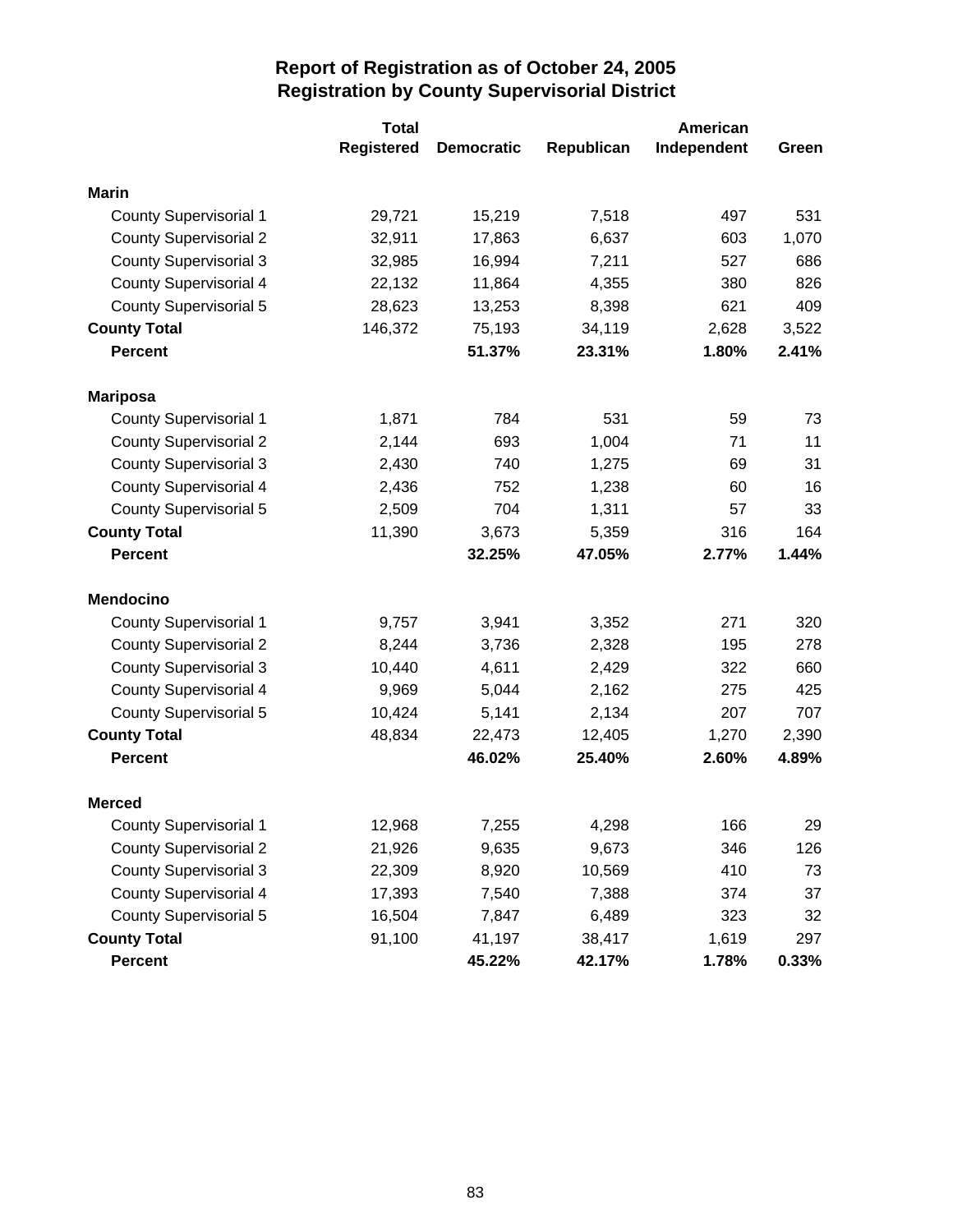|                               |                | <b>Natural</b> | Peace and      |                      | <b>Declined to</b> |
|-------------------------------|----------------|----------------|----------------|----------------------|--------------------|
|                               | Libertarian    | Law            | <b>Freedom</b> | <b>Miscellaneous</b> | <b>State</b>       |
| <b>Marin</b>                  |                |                |                |                      |                    |
| <b>County Supervisorial 1</b> | 166            | 24             | 58             | 95                   | 5,613              |
| <b>County Supervisorial 2</b> | 175            | 32             | 78             | 85                   | 6,368              |
| <b>County Supervisorial 3</b> | 184            | 31             | 59             | 94                   | 7,199              |
| <b>County Supervisorial 4</b> | 128            | 17             | 69             | 68                   | 4,425              |
| <b>County Supervisorial 5</b> | 143            | 19             | 60             | 106                  | 5,614              |
| <b>County Total</b>           | 796            | 123            | 324            | 448                  | 29,219             |
| <b>Percent</b>                | 0.54%          | 0.08%          | 0.22%          | 0.31%                | 19.96%             |
| <b>Mariposa</b>               |                |                |                |                      |                    |
| <b>County Supervisorial 1</b> | 13             | 1              | 9              | 32                   | 369                |
| <b>County Supervisorial 2</b> | $\overline{7}$ | 3              | 3              | 36                   | 316                |
| <b>County Supervisorial 3</b> | 11             | 1              | $\overline{7}$ | 34                   | 262                |
| <b>County Supervisorial 4</b> | 21             | $\overline{2}$ | 7              | 26                   | 314                |
| <b>County Supervisorial 5</b> | 25             | 1              | 4              | 37                   | 337                |
| <b>County Total</b>           | 77             | 8              | 30             | 165                  | 1,598              |
| <b>Percent</b>                | 0.68%          | 0.07%          | 0.26%          | 1.45%                | 14.03%             |
| <b>Mendocino</b>              |                |                |                |                      |                    |
| <b>County Supervisorial 1</b> | 52             | 12             | 32             | 35                   | 1,742              |
| <b>County Supervisorial 2</b> | 54             | 18             | 40             | 39                   | 1,556              |
| <b>County Supervisorial 3</b> | 92             | 15             | 87             | 125                  | 2,099              |
| <b>County Supervisorial 4</b> | 77             | 8              | 46             | 36                   | 1,896              |
| <b>County Supervisorial 5</b> | 102            | 11             | 55             | 59                   | 2,008              |
| <b>County Total</b>           | 377            | 64             | 260            | 294                  | 9,301              |
| <b>Percent</b>                | 0.77%          | 0.13%          | 0.53%          | 0.60%                | 19.05%             |
| <b>Merced</b>                 |                |                |                |                      |                    |
| <b>County Supervisorial 1</b> | 29             | 10             | 24             | 15                   | 1,142              |
| <b>County Supervisorial 2</b> | 50             | 5              | 29             | 30                   | 2,032              |
| <b>County Supervisorial 3</b> | 49             | 13             | 22             | 30                   | 2,223              |
| <b>County Supervisorial 4</b> | 56             | 9              | 44             | 45                   | 1,900              |
| <b>County Supervisorial 5</b> | 47             | $\overline{7}$ | 30             | 13                   | 1,716              |
| <b>County Total</b>           | 231            | 44             | 149            | 133                  | 9,013              |
| Percent                       | 0.25%          | 0.05%          | 0.16%          | 0.15%                | 9.89%              |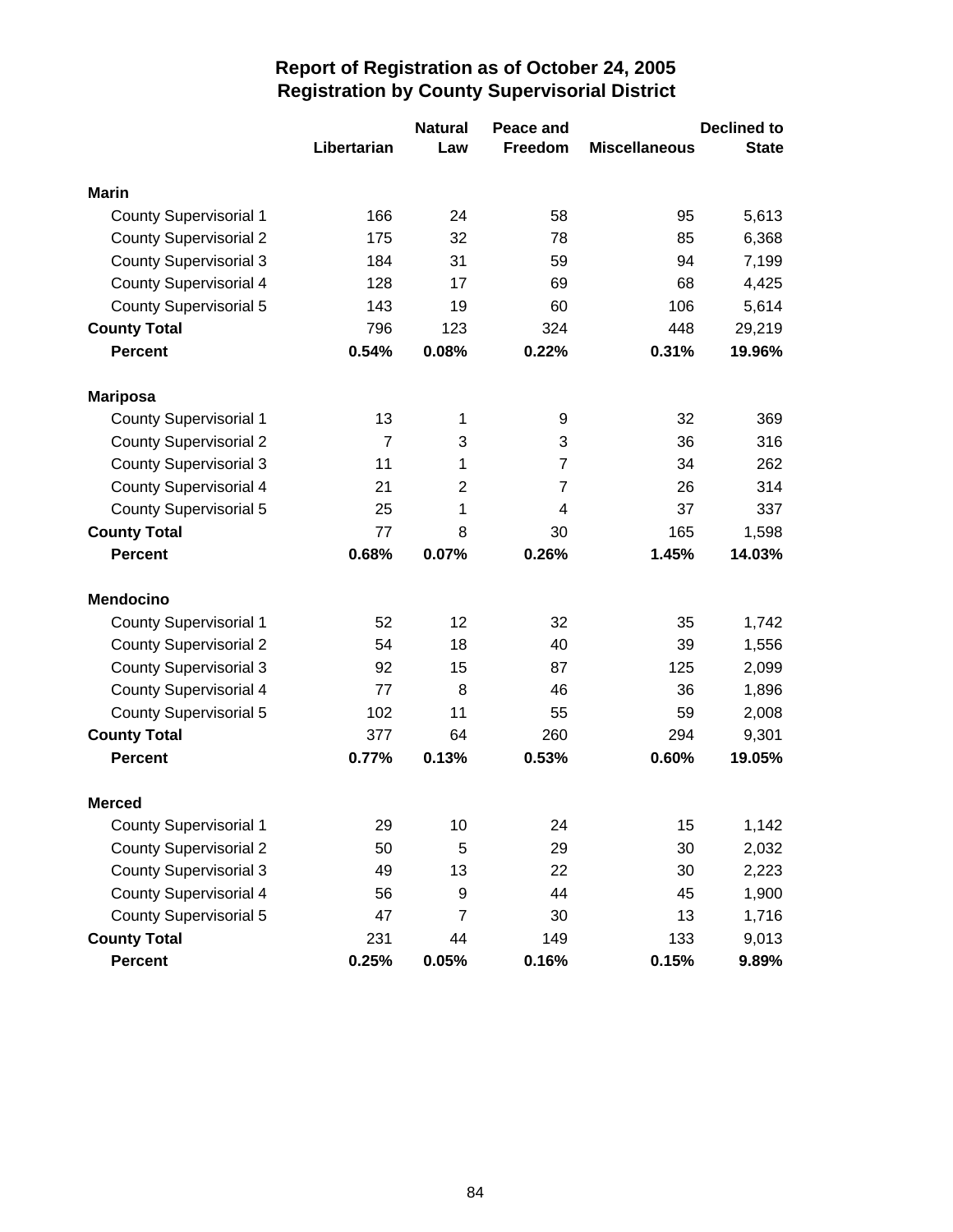|                               | <b>Total</b>      |                   | American   |             |                |  |
|-------------------------------|-------------------|-------------------|------------|-------------|----------------|--|
|                               | <b>Registered</b> | <b>Democratic</b> | Republican | Independent | Green          |  |
| <b>Modoc</b>                  |                   |                   |            |             |                |  |
| <b>County Supervisorial 1</b> | 827               | 231               | 426        | 24          | 8              |  |
| <b>County Supervisorial 2</b> | 1,272             | 445               | 551        | 44          | $\overline{7}$ |  |
| <b>County Supervisorial 3</b> | 1,132             | 365               | 537        | 36          | 11             |  |
| <b>County Supervisorial 4</b> | 1,319             | 414               | 635        | 36          | 1              |  |
| County Supervisorial 5        | 1,046             | 290               | 583        | 30          | 3              |  |
| <b>County Total</b>           | 5,596             | 1,745             | 2,732      | 170         | 30             |  |
| <b>Percent</b>                |                   | 31.18%            | 48.82%     | 3.04%       | 0.54%          |  |
| <b>Mono</b>                   |                   |                   |            |             |                |  |
| <b>County Supervisorial 1</b> | 1,203             | 415               | 376        | 51          | 34             |  |
| <b>County Supervisorial 2</b> | 1,575             | 511               | 659        | 50          | 20             |  |
| <b>County Supervisorial 3</b> | 1,301             | 389               | 479        | 35          | 29             |  |
| <b>County Supervisorial 4</b> | 1,361             | 397               | 660        | 28          | 20             |  |
| County Supervisorial 5        | 1,402             | 445               | 515        | 40          | 28             |  |
| <b>County Total</b>           | 6,842             | 2,157             | 2,689      | 204         | 131            |  |
| <b>Percent</b>                |                   | 31.53%            | 39.30%     | 2.98%       | 1.91%          |  |
| <b>Monterey</b>               |                   |                   |            |             |                |  |
| <b>County Supervisorial 1</b> | 18,124            | 10,733            | 4,200      | 268         | 59             |  |
| <b>County Supervisorial 2</b> | 33,585            | 16,887            | 9,967      | 708         | 244            |  |
| <b>County Supervisorial 3</b> | 18,923            | 10,011            | 5,564      | 347         | 55             |  |
| <b>County Supervisorial 4</b> | 34,261            | 16,324            | 10,353     | 715         | 354            |  |
| <b>County Supervisorial 5</b> | 53,823            | 22,052            | 19,925     | 1,052       | 717            |  |
| <b>County Total</b>           | 158,716           | 76,007            | 50,009     | 3,090       | 1,429          |  |
| <b>Percent</b>                |                   | 47.89%            | 31.51%     | 1.95%       | 0.90%          |  |
| <b>Napa</b>                   |                   |                   |            |             |                |  |
| <b>County Supervisorial 1</b> | 12,026            | 5,713             | 3,629      | 260         | 203            |  |
| <b>County Supervisorial 2</b> | 14,701            | 6,749             | 4,949      | 356         | 158            |  |
| <b>County Supervisorial 3</b> | 13,686            | 5,615             | 4,814      | 292         | 236            |  |
| <b>County Supervisorial 4</b> | 12,772            | 5,763             | 4,303      | 325         | 152            |  |
| <b>County Supervisorial 5</b> | 14,710            | 7,331             | 3,901      | 357         | 210            |  |
| <b>County Total</b>           | 67,895            | 31,171            | 21,596     | 1,590       | 959            |  |
| Percent                       |                   | 45.91%            | 31.81%     | 2.34%       | 1.41%          |  |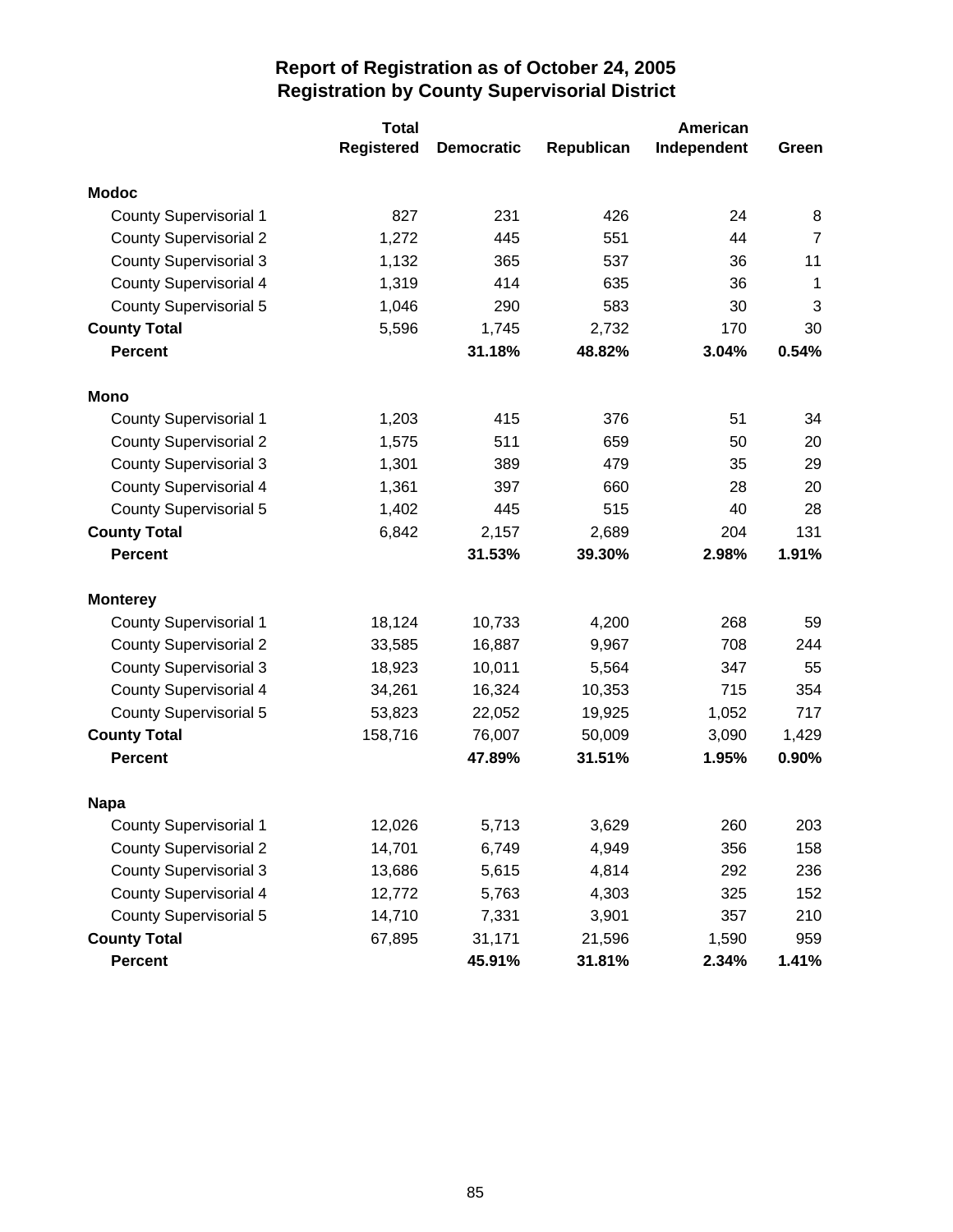|                               |                | <b>Natural</b> | Peace and      |                         | <b>Declined to</b> |
|-------------------------------|----------------|----------------|----------------|-------------------------|--------------------|
|                               | Libertarian    | Law            | Freedom        | <b>Miscellaneous</b>    | <b>State</b>       |
| <b>Modoc</b>                  |                |                |                |                         |                    |
| <b>County Supervisorial 1</b> | 6              | 0              | 0              | $\overline{\mathbf{c}}$ | 130                |
| <b>County Supervisorial 2</b> | 9              | 1              | 1              | 1                       | 213                |
| <b>County Supervisorial 3</b> | $\overline{7}$ | 1              | 1              | 0                       | 174                |
| <b>County Supervisorial 4</b> | 6              | 0              | 1              | $\overline{2}$          | 224                |
| <b>County Supervisorial 5</b> | 13             | 1              | $\overline{2}$ | $\overline{2}$          | 122                |
| <b>County Total</b>           | 41             | 3              | 5              | $\overline{7}$          | 863                |
| <b>Percent</b>                | 0.73%          | 0.05%          | 0.09%          | 0.13%                   | 15.42%             |
| Mono                          |                |                |                |                         |                    |
| <b>County Supervisorial 1</b> | 16             | 0              | 5              | 1                       | 305                |
| <b>County Supervisorial 2</b> | 10             | 0              | 3              | 0                       | 322                |
| <b>County Supervisorial 3</b> | 16             | $\overline{2}$ | 4              | 0                       | 347                |
| <b>County Supervisorial 4</b> | 8              | 1              | 1              | 0                       | 246                |
| <b>County Supervisorial 5</b> | 19             | 1              | 3              | 0                       | 351                |
| <b>County Total</b>           | 69             | 4              | 16             | 1                       | 1,571              |
| <b>Percent</b>                | 1.01%          | 0.06%          | 0.23%          | 0.01%                   | 22.96%             |
| <b>Monterey</b>               |                |                |                |                         |                    |
| <b>County Supervisorial 1</b> | 43             | 32             | 67             | 35                      | 2,687              |
| <b>County Supervisorial 2</b> | 164            | 32             | 84             | 59                      | 5,440              |
| <b>County Supervisorial 3</b> | 57             | 16             | 76             | 43                      | 2,754              |
| <b>County Supervisorial 4</b> | 141            | 26             | 86             | 82                      | 6,180              |
| <b>County Supervisorial 5</b> | 280            | 51             | 89             | 112                     | 9,545              |
| <b>County Total</b>           | 685            | 157            | 402            | 331                     | 26,606             |
| <b>Percent</b>                | 0.43%          | 0.10%          | 0.25%          | 0.21%                   | 16.76%             |
| <b>Napa</b>                   |                |                |                |                         |                    |
| <b>County Supervisorial 1</b> | 75             | 5              | 25             | 92                      | 2,024              |
| <b>County Supervisorial 2</b> | 73             | 17             | 29             | 127                     | 2,243              |
| <b>County Supervisorial 3</b> | 88             | 13             | 30             | 110                     | 2,488              |
| <b>County Supervisorial 4</b> | 68             | 11             | 31             | 96                      | 2,023              |
| <b>County Supervisorial 5</b> | 90             | 10             | 32             | 120                     | 2,659              |
| <b>County Total</b>           | 394            | 56             | 147            | 545                     | 11,437             |
| Percent                       | 0.58%          | 0.08%          | 0.22%          | 0.80%                   | 16.85%             |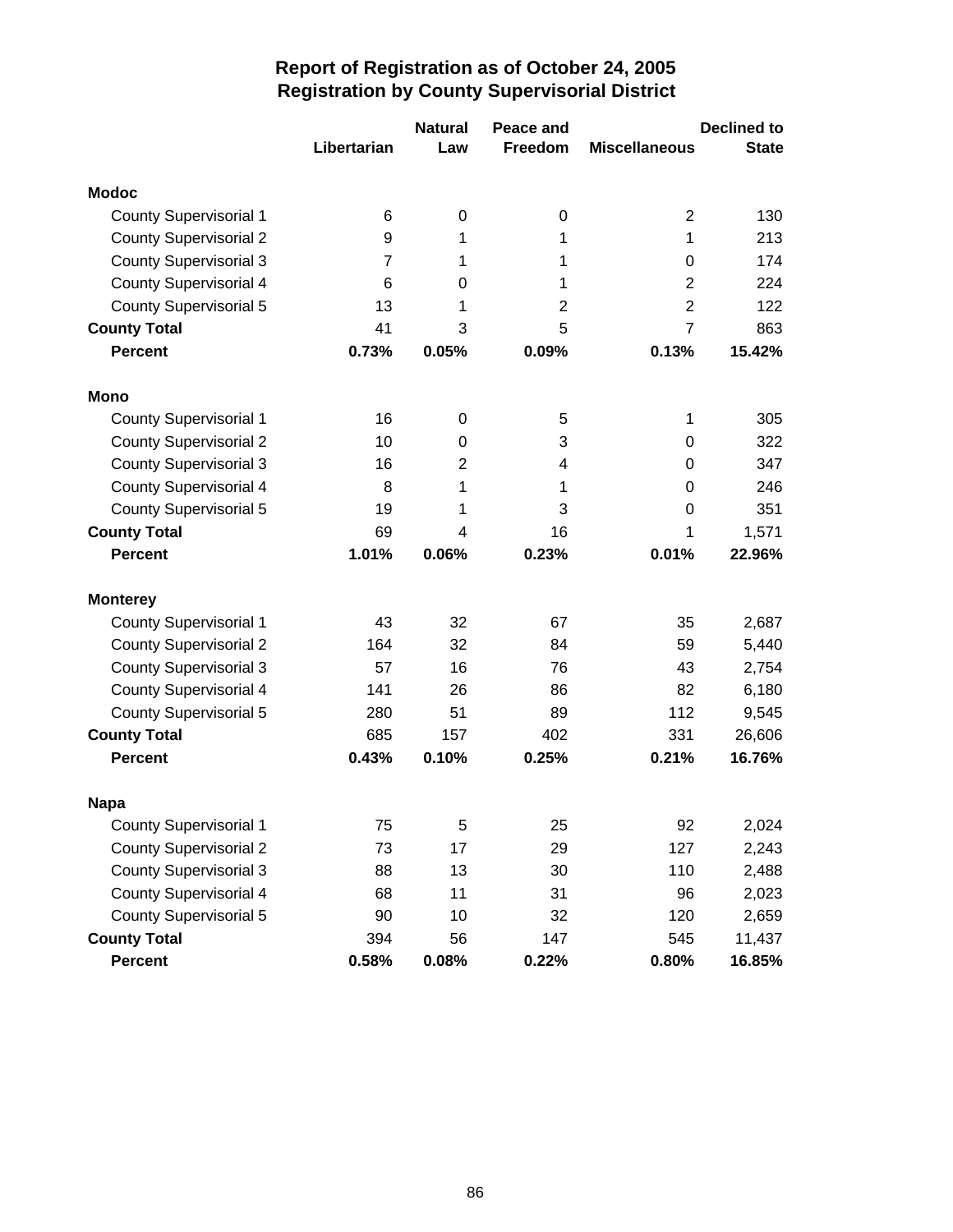|                               | <b>Total</b>      |                   | American   |             |                 |  |
|-------------------------------|-------------------|-------------------|------------|-------------|-----------------|--|
|                               | <b>Registered</b> | <b>Democratic</b> | Republican | Independent | Green           |  |
| <b>Nevada</b>                 |                   |                   |            |             |                 |  |
| <b>County Supervisorial 1</b> | 14,173            | 4,913             | 5,816      | 307         | 509             |  |
| <b>County Supervisorial 2</b> | 14,019            | 3,805             | 7,693      | 283         | 148             |  |
| <b>County Supervisorial 3</b> | 12,019            | 4,142             | 4,958      | 324         | 262             |  |
| <b>County Supervisorial 4</b> | 13,615            | 4,092             | 6,259      | 333         | 445             |  |
| <b>County Supervisorial 5</b> | 10,402            | 3,613             | 3,249      | 333         | 278             |  |
| <b>County Total</b>           | 64,228            | 20,565            | 27,975     | 1,580       | 1,642           |  |
| <b>Percent</b>                |                   | 32.02%            | 43.56%     | 2.46%       | 2.56%           |  |
| Orange                        |                   |                   |            |             |                 |  |
| <b>County Supervisorial 1</b> | 200,930           | 78,506            | 78,859     | 3,564       | 823             |  |
| <b>County Supervisorial 2</b> | 363,682           | 103,580           | 179,790    | 7,540       | 2,592           |  |
| <b>County Supervisorial 3</b> | 321,330           | 87,024            | 164,047    | 5,749       | 1,706           |  |
| <b>County Supervisorial 4</b> | 246,528           | 86,196            | 107,417    | 5,042       | 1,262           |  |
| <b>County Supervisorial 5</b> | 358,539           | 92,151            | 188,765    | 7,449       | 1,860           |  |
| <b>County Total</b>           | 1,491,009         | 447,457           | 718,878    | 29,344      | 8,243           |  |
| <b>Percent</b>                |                   | 30.01%            | 48.21%     | 1.97%       | 0.55%           |  |
| <b>Placer</b>                 |                   |                   |            |             |                 |  |
| <b>County Supervisorial 1</b> | 35,910            | 11,053            | 18,546     | 678         | 190             |  |
| <b>County Supervisorial 2</b> | 45,186            | 12,680            | 24,788     | 850         | 181             |  |
| <b>County Supervisorial 3</b> | 30,765            | 9,065             | 15,671     | 561         | 296             |  |
| <b>County Supervisorial 4</b> | 36,581            | 9,396             | 20,577     | 641         | 192             |  |
| <b>County Supervisorial 5</b> | 29,336            | 8,970             | 13,097     | 701         | 420             |  |
| <b>County Total</b>           | 177,778           | 51,164            | 92,679     | 3,431       | 1,279           |  |
| <b>Percent</b>                |                   | 28.78%            | 52.13%     | 1.93%       | 0.72%           |  |
| <b>Plumas</b>                 |                   |                   |            |             |                 |  |
| <b>County Supervisorial 1</b> | 2,565             | 883               | 1,024      | 104         | 13              |  |
| <b>County Supervisorial 2</b> | 2,601             | 937               | 989        | 101         | 32              |  |
| <b>County Supervisorial 3</b> | 2,378             | 700               | 1,251      | 64          | $6\phantom{1}6$ |  |
| <b>County Supervisorial 4</b> | 3,037             | 1,055             | 1,214      | 119         | 45              |  |
| <b>County Supervisorial 5</b> | 3,414             | 1,101             | 1,603      | 91          | 32              |  |
| <b>County Total</b>           | 13,995            | 4,676             | 6,081      | 479         | 128             |  |
| Percent                       |                   | 33.41%            | 43.45%     | 3.42%       | 0.91%           |  |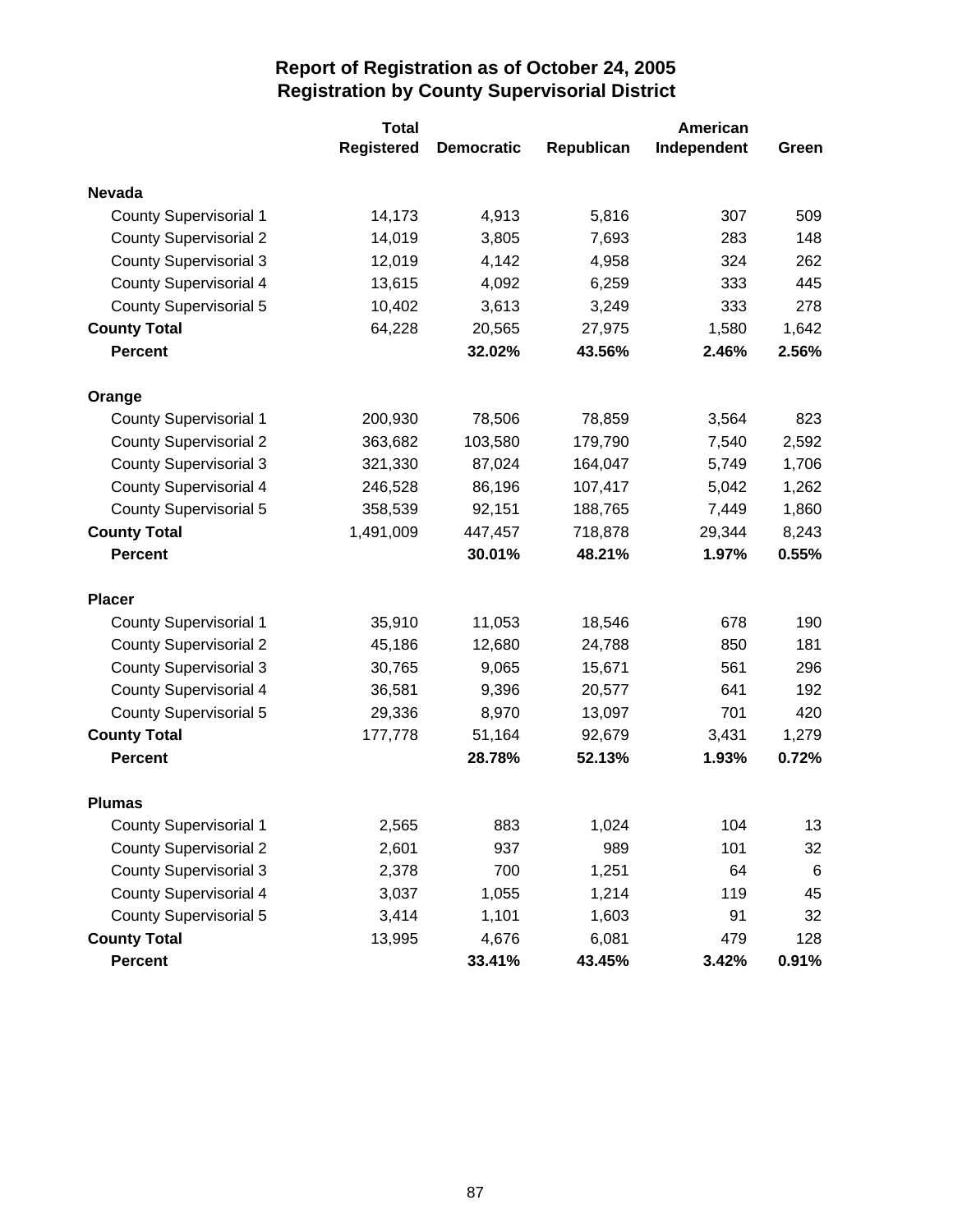|                               |             | <b>Natural</b> | Peace and |                      | <b>Declined to</b> |
|-------------------------------|-------------|----------------|-----------|----------------------|--------------------|
|                               | Libertarian | Law            | Freedom   | <b>Miscellaneous</b> | <b>State</b>       |
| <b>Nevada</b>                 |             |                |           |                      |                    |
| <b>County Supervisorial 1</b> | 130         | 11             | 29        | 54                   | 2,404              |
| <b>County Supervisorial 2</b> | 67          | 10             | 20        | 65                   | 1,928              |
| <b>County Supervisorial 3</b> | 94          | 11             | 25        | 60                   | 2,143              |
| <b>County Supervisorial 4</b> | 103         | 8              | 32        | 59                   | 2,284              |
| <b>County Supervisorial 5</b> | 112         | 12             | 18        | 15                   | 2,772              |
| <b>County Total</b>           | 506         | 52             | 124       | 253                  | 11,531             |
| <b>Percent</b>                | 0.79%       | 0.08%          | 0.19%     | 0.39%                | 17.95%             |
| Orange                        |             |                |           |                      |                    |
| <b>County Supervisorial 1</b> | 1,203       | 410            | 802       | 704                  | 36,059             |
| <b>County Supervisorial 2</b> | 2,963       | 650            | 887       | 1,422                | 64,258             |
| <b>County Supervisorial 3</b> | 2,073       | 387            | 589       | 1,037                | 58,718             |
| <b>County Supervisorial 4</b> | 1,605       | 418            | 998       | 963                  | 42,627             |
| <b>County Supervisorial 5</b> | 2,379       | 446            | 542       | 1,298                | 63,649             |
| <b>County Total</b>           | 10,223      | 2,311          | 3,818     | 5,424                | 265,311            |
| <b>Percent</b>                | 0.69%       | 0.15%          | 0.26%     | 0.36%                | 17.79%             |
| <b>Placer</b>                 |             |                |           |                      |                    |
| <b>County Supervisorial 1</b> | 165         | 18             | 42        | 45                   | 5,173              |
| <b>County Supervisorial 2</b> | 227         | 9              | 41        | 49                   | 6,361              |
| <b>County Supervisorial 3</b> | 225         | 20             | 39        | 124                  | 4,764              |
| <b>County Supervisorial 4</b> | 197         | 6              | 35        | 52                   | 5,485              |
| <b>County Supervisorial 5</b> | 278         | 35             | 75        | 126                  | 5,634              |
| <b>County Total</b>           | 1,092       | 88             | 232       | 396                  | 27,417             |
| <b>Percent</b>                | 0.61%       | 0.05%          | 0.13%     | 0.22%                | 15.42%             |
| <b>Plumas</b>                 |             |                |           |                      |                    |
| <b>County Supervisorial 1</b> | 16          | 1              | 9         | 1                    | 514                |
| <b>County Supervisorial 2</b> | 25          | 5              | 7         | $\overline{c}$       | 503                |
| <b>County Supervisorial 3</b> | 13          | 0              | 6         | 1                    | 337                |
| <b>County Supervisorial 4</b> | 18          | 7              | 9         | $\overline{2}$       | 568                |
| <b>County Supervisorial 5</b> | 25          | $\overline{2}$ | 8         | $\mathbf{2}$         | 550                |
| <b>County Total</b>           | 97          | 15             | 39        | 8                    | 2,472              |
| Percent                       | 0.69%       | 0.11%          | 0.28%     | 0.06%                | 17.66%             |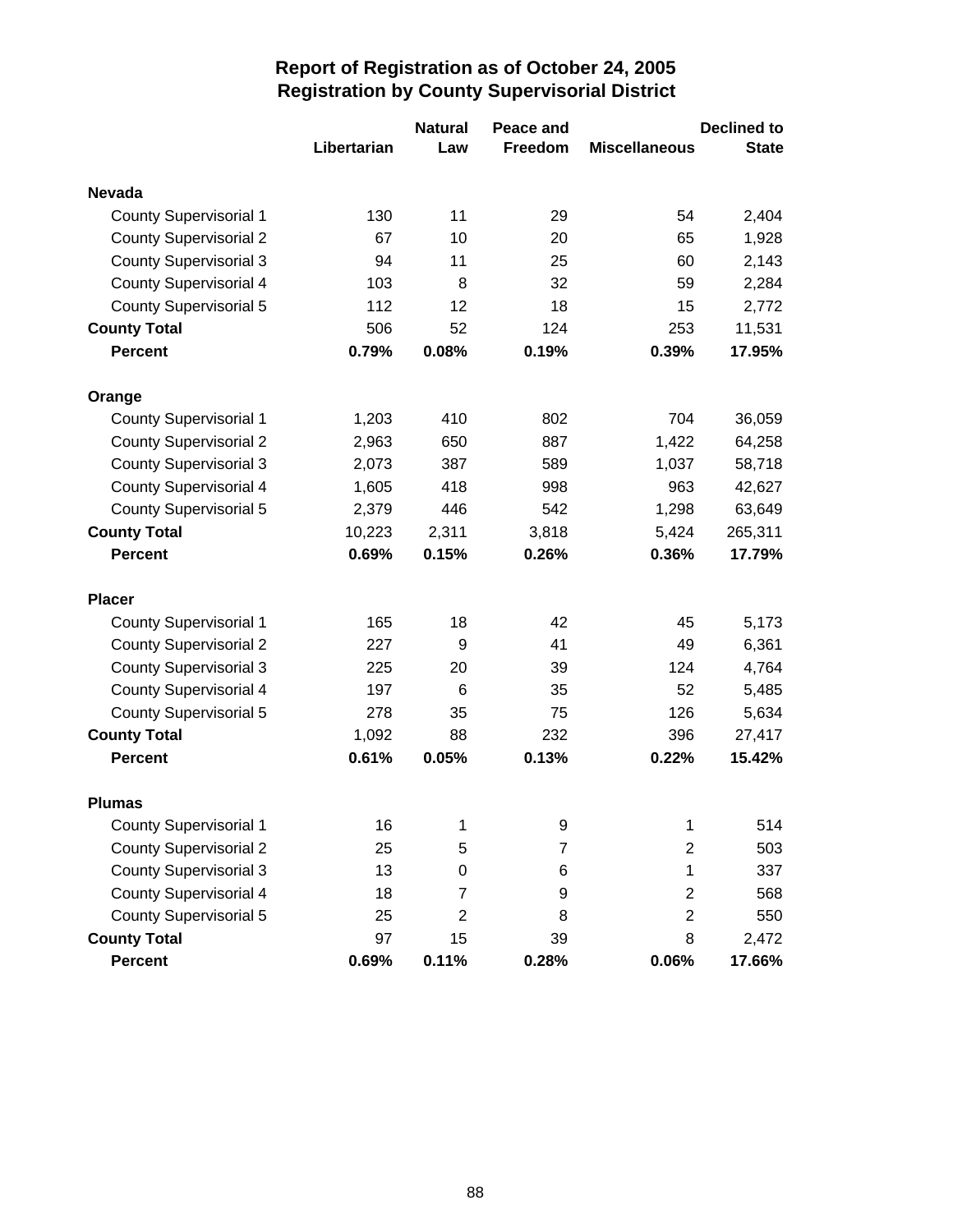|                               | <b>Total</b>      |                   |            | American    |       |
|-------------------------------|-------------------|-------------------|------------|-------------|-------|
|                               | <b>Registered</b> | <b>Democratic</b> | Republican | Independent | Green |
| <b>Riverside</b>              |                   |                   |            |             |       |
| <b>County Supervisorial 1</b> | 151,240           | 51,459            | 69,262     | 3,295       | 749   |
| <b>County Supervisorial 2</b> | 139,152           | 47,520            | 63,373     | 3,065       | 619   |
| <b>County Supervisorial 3</b> | 199,804           | 55,304            | 105,619    | 4,755       | 723   |
| <b>County Supervisorial 4</b> | 148,373           | 57,695            | 67,866     | 2,602       | 377   |
| <b>County Supervisorial 5</b> | 138,393           | 55,627            | 55,385     | 3,364       | 463   |
| <b>County Total</b>           | 776,962           | 267,605           | 361,505    | 17,081      | 2,931 |
| <b>Percent</b>                |                   | 34.44%            | 46.53%     | 2.20%       | 0.38% |
| <b>Sacramento</b>             |                   |                   |            |             |       |
| <b>County Supervisorial 1</b> | 114,664           | 56,326            | 28,371     | 2,827       | 1,939 |
| <b>County Supervisorial 2</b> | 97,693            | 53,945            | 22,661     | 2,043       | 694   |
| <b>County Supervisorial 3</b> | 132,202           | 55,010            | 49,670     | 2,846       | 1,474 |
| <b>County Supervisorial 4</b> | 138,587           | 45,116            | 64,628     | 3,043       | 963   |
| <b>County Supervisorial 5</b> | 146,701           | 58,134            | 56,713     | 3,332       | 880   |
| <b>County Total</b>           | 629,847           | 268,531           | 222,043    | 14,091      | 5,950 |
| <b>Percent</b>                |                   | 42.63%            | 35.25%     | 2.24%       | 0.94% |
| <b>San Benito</b>             |                   |                   |            |             |       |
| <b>County Supervisorial 1</b> | 5,004             | 1,979             | 1,937      | 113         | 29    |
| <b>County Supervisorial 2</b> | 5,671             | 2,516             | 1,965      | 135         | 52    |
| <b>County Supervisorial 3</b> | 4,074             | 2,098             | 1,100      | 105         | 23    |
| <b>County Supervisorial 4</b> | 6,050             | 2,148             | 2,781      | 138         | 32    |
| <b>County Supervisorial 5</b> | 4,133             | 2,498             | 736        | 86          | 18    |
| <b>County Total</b>           | 24,932            | 11,239            | 8,519      | 577         | 154   |
| <b>Percent</b>                |                   | 45.08%            | 34.17%     | 2.31%       | 0.62% |
| San Bernardino                |                   |                   |            |             |       |
| <b>County Supervisorial 1</b> | 157,610           | 52,015            | 72,491     | 5,122       | 477   |
| <b>County Supervisorial 2</b> | 163,708           | 60,792            | 70,427     | 3,548       | 758   |
| <b>County Supervisorial 3</b> | 179,162           | 59,232            | 85,891     | 4,620       | 969   |
| <b>County Supervisorial 4</b> | 131,921           | 53,714            | 52,966     | 2,544       | 468   |
| <b>County Supervisorial 5</b> | 121,215           | 61,112            | 38,733     | 2,587       | 364   |
| <b>County Total</b>           | 753,616           | 286,865           | 320,508    | 18,421      | 3,036 |
| Percent                       |                   | 38.07%            | 42.53%     | 2.44%       | 0.40% |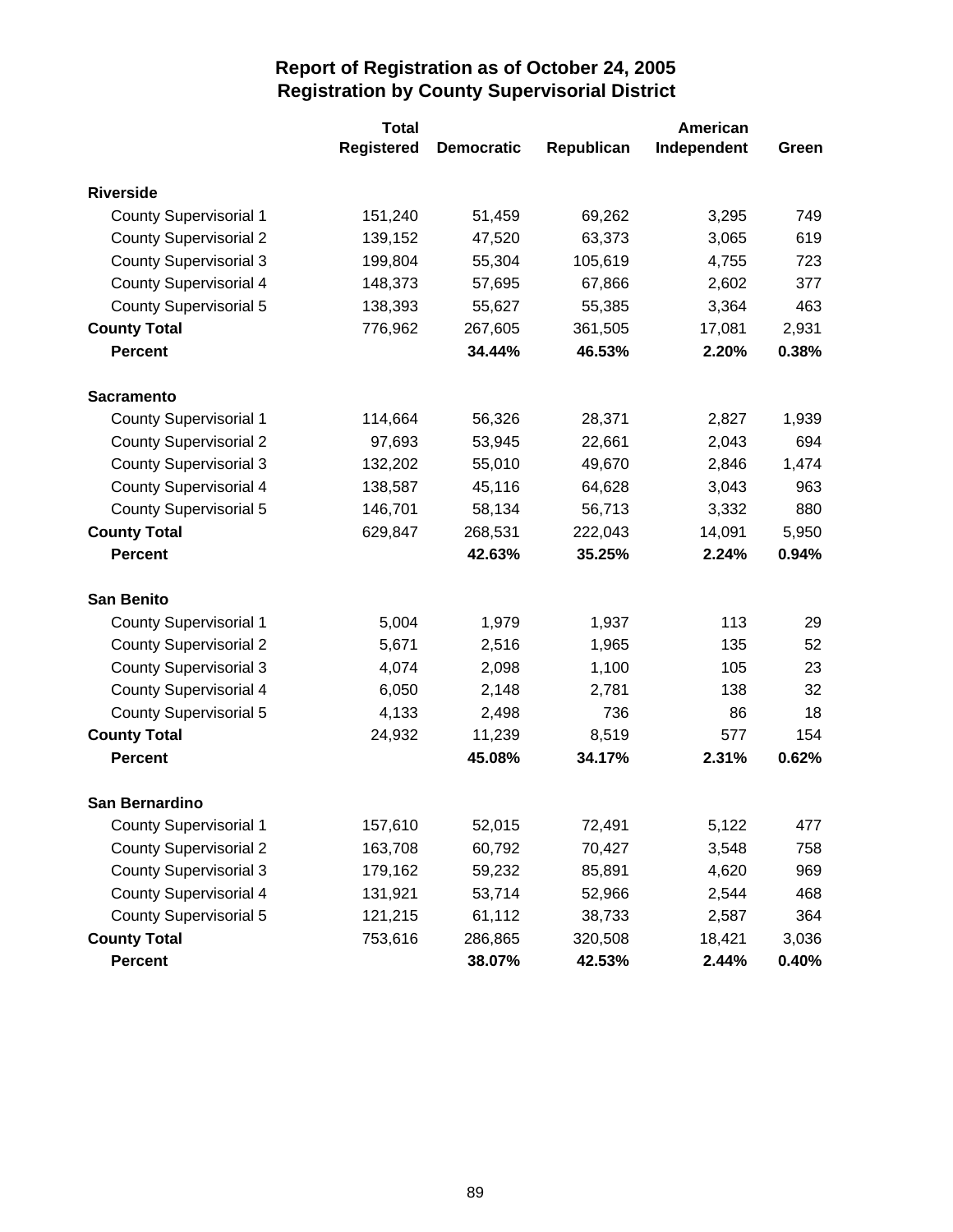|                               |             | <b>Natural</b> | Peace and      |                      | <b>Declined to</b> |
|-------------------------------|-------------|----------------|----------------|----------------------|--------------------|
|                               | Libertarian | Law            | <b>Freedom</b> | <b>Miscellaneous</b> | <b>State</b>       |
| <b>Riverside</b>              |             |                |                |                      |                    |
| <b>County Supervisorial 1</b> | 861         | 236            | 684            | 1,013                | 23,681             |
| <b>County Supervisorial 2</b> | 800         | 213            | 456            | 770                  | 22,336             |
| <b>County Supervisorial 3</b> | 891         | 150            | 306            | 1,349                | 30,707             |
| <b>County Supervisorial 4</b> | 445         | 87             | 198            | 782                  | 18,321             |
| <b>County Supervisorial 5</b> | 727         | 222            | 476            | 852                  | 21,277             |
| <b>County Total</b>           | 3,724       | 908            | 2,120          | 4,766                | 116,322            |
| <b>Percent</b>                | 0.48%       | 0.12%          | 0.27%          | 0.61%                | 14.97%             |
| <b>Sacramento</b>             |             |                |                |                      |                    |
| <b>County Supervisorial 1</b> | 743         | 166            | 1,311          | 325                  | 22,656             |
| <b>County Supervisorial 2</b> | 356         | 108            | 1,159          | 252                  | 16,475             |
| <b>County Supervisorial 3</b> | 657         | 83             | 543            | 328                  | 21,591             |
| <b>County Supervisorial 4</b> | 772         | 75             | 306            | 395                  | 23,289             |
| <b>County Supervisorial 5</b> | 573         | 91             | 689            | 363                  | 25,926             |
| <b>County Total</b>           | 3,101       | 523            | 4,008          | 1,663                | 109,937            |
| <b>Percent</b>                | 0.49%       | 0.08%          | 0.64%          | 0.26%                | 17.45%             |
| <b>San Benito</b>             |             |                |                |                      |                    |
| <b>County Supervisorial 1</b> | 31          | 4              | 13             | 20                   | 878                |
| <b>County Supervisorial 2</b> | 29          | $\overline{2}$ | $\overline{7}$ | 23                   | 942                |
| <b>County Supervisorial 3</b> | 22          | 5              | 13             | 17                   | 691                |
| <b>County Supervisorial 4</b> | 31          | $\overline{2}$ | 8              | 28                   | 882                |
| <b>County Supervisorial 5</b> | 18          | $\overline{2}$ | 18             | 18                   | 739                |
| <b>County Total</b>           | 131         | 15             | 59             | 106                  | 4,132              |
| <b>Percent</b>                | 0.53%       | 0.06%          | 0.24%          | 0.43%                | 16.57%             |
| San Bernardino                |             |                |                |                      |                    |
| <b>County Supervisorial 1</b> | 937         | 139            | 420            | 865                  | 25,144             |
| <b>County Supervisorial 2</b> | 733         | 167            | 531            | 776                  | 25,976             |
| <b>County Supervisorial 3</b> | 971         | 194            | 501            | 1,078                | 25,706             |
| <b>County Supervisorial 4</b> | 543         | 227            | 508            | 584                  | 20,367             |
| <b>County Supervisorial 5</b> | 411         | 186            | 747            | 597                  | 16,478             |
| <b>County Total</b>           | 3,595       | 913            | 2,707          | 3,900                | 113,671            |
| <b>Percent</b>                | 0.48%       | 0.12%          | 0.36%          | 0.52%                | 15.08%             |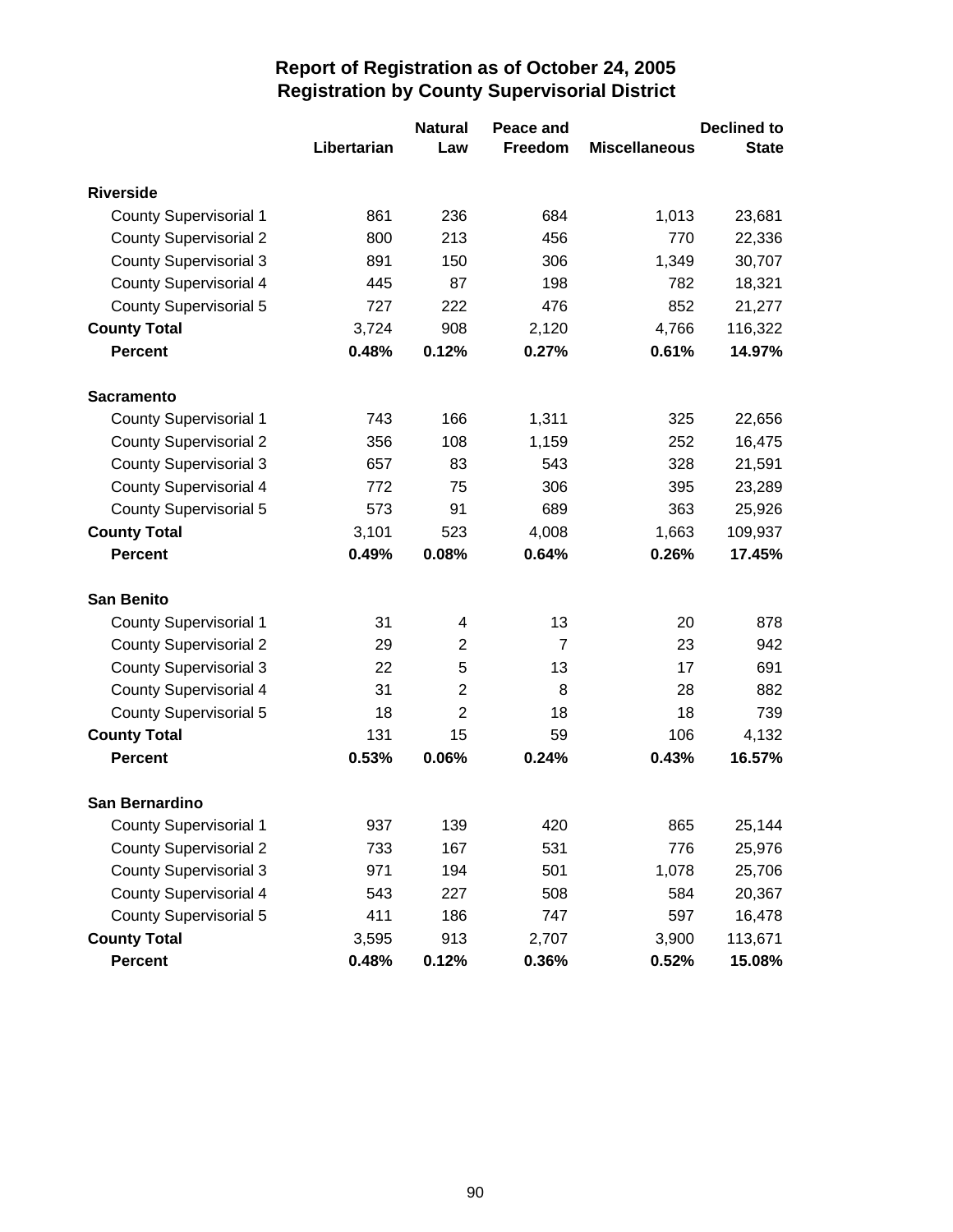|                                | <b>Total</b>      |                   |            | American    |        |
|--------------------------------|-------------------|-------------------|------------|-------------|--------|
|                                | <b>Registered</b> | <b>Democratic</b> | Republican | Independent | Green  |
| San Diego                      |                   |                   |            |             |        |
| <b>County Supervisorial 1</b>  | 236,776           | 98,712            | 78,482     | 4,726       | 1,595  |
| <b>County Supervisorial 2</b>  | 288,177           | 88,364            | 133,454    | 7,039       | 1,511  |
| <b>County Supervisorial 3</b>  | 312,991           | 96,337            | 132,417    | 6,537       | 2,255  |
| <b>County Supervisorial 4</b>  | 274,120           | 120,182           | 77,160     | 5,959       | 2,904  |
| <b>County Supervisorial 5</b>  | 271,449           | 73,859            | 132,226    | 6,517       | 1,545  |
| <b>County Total</b>            | 1,383,513         | 477,454           | 553,739    | 30,778      | 9,810  |
| <b>Percent</b>                 |                   | 34.51%            | 40.02%     | 2.22%       | 0.71%  |
| <b>San Francisco</b>           |                   |                   |            |             |        |
| <b>County Supervisorial 1</b>  | 37,175            | 18,647            | 4,654      | 544         | 1,058  |
| <b>County Supervisorial 2</b>  | 44,952            | 20,845            | 10,544     | 863         | 660    |
| <b>County Supervisorial 3</b>  | 34,187            | 16,195            | 4,676      | 544         | 768    |
| <b>County Supervisorial 4</b>  | 36,912            | 17,524            | 4,789      | 574         | 893    |
| <b>County Supervisorial 5</b>  | 46,931            | 26,806            | 2,974      | 795         | 2,485  |
| County Supervisorial 6         | 36,734            | 19,614            | 3,382      | 758         | 1,377  |
| <b>County Supervisorial 7</b>  | 41,158            | 21,935            | 6,980      | 640         | 824    |
| <b>County Supervisorial 8</b>  | 51,700            | 33,197            | 3,378      | 620         | 2,271  |
| <b>County Supervisorial 9</b>  | 31,797            | 18,564            | 2,001      | 415         | 1,748  |
| <b>County Supervisorial 10</b> | 34,760            | 21,384            | 2,258      | 709         | 607    |
| <b>County Supervisorial 11</b> | 31,233            | 17,732            | 2,869      | 498         | 455    |
| <b>County Total</b>            | 427,539           | 232,443           | 48,505     | 6,960       | 13,146 |
| <b>Percent</b>                 |                   | 54.37%            | 11.35%     | 1.63%       | 3.07%  |
| San Joaquin                    |                   |                   |            |             |        |
| <b>County Supervisorial 1</b>  | 45,902            | 25,689            | 14,428     | 588         | 142    |
| <b>County Supervisorial 2</b>  | 48,464            | 22,206            | 19,497     | 738         | 222    |
| <b>County Supervisorial 3</b>  | 56,281            | 24,167            | 23,518     | 925         | 171    |
| <b>County Supervisorial 4</b>  | 60,311            | 19,396            | 32,024     | 1,193       | 205    |
| <b>County Supervisorial 5</b>  | 60,481            | 22,421            | 27,168     | 1,205       | 194    |
| <b>County Total</b>            | 271,439           | 113,879           | 116,635    | 4,649       | 934    |
| <b>Percent</b>                 |                   | 41.95%            | 42.97%     | 1.71%       | 0.34%  |
| San Luis Obispo                |                   |                   |            |             |        |
| <b>County Supervisorial 1</b>  | 30,075            | 8,496             | 15,749     | 699         | 207    |
| <b>County Supervisorial 2</b>  | 32,816            | 13,311            | 11,649     | 668         | 715    |
| <b>County Supervisorial 3</b>  | 30,686            | 11,812            | 11,642     | 669         | 521    |
| <b>County Supervisorial 4</b>  | 31,254            | 10,974            | 14,110     | 690         | 251    |
| <b>County Supervisorial 5</b>  | 30,036            | 10,177            | 12,749     | 655         | 479    |
| <b>County Total</b>            | 154,867           | 54,770            | 65,899     | 3,381       | 2,173  |
| Percent                        |                   | 35.37%            | 42.55%     | 2.18%       | 1.40%  |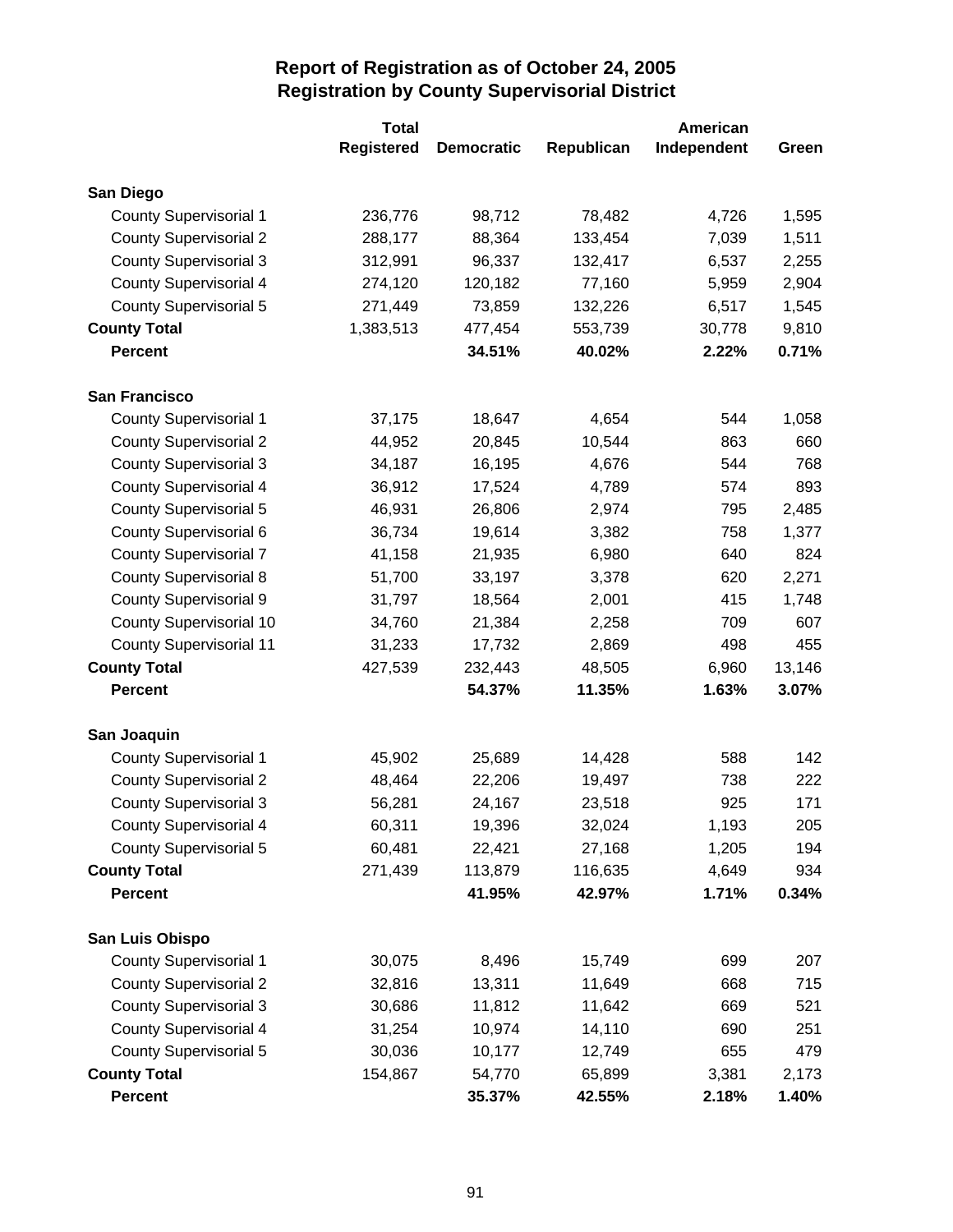|                                |             | <b>Natural</b> | Peace and |                      | <b>Declined to</b> |
|--------------------------------|-------------|----------------|-----------|----------------------|--------------------|
|                                | Libertarian | Law            | Freedom   | <b>Miscellaneous</b> | <b>State</b>       |
| San Diego                      |             |                |           |                      |                    |
| <b>County Supervisorial 1</b>  | 1,262       | 1,210          | 739       | 968                  | 49,082             |
| <b>County Supervisorial 2</b>  | 1,923       | 765            | 555       | 1,691                | 52,875             |
| <b>County Supervisorial 3</b>  | 1,959       | 614            | 468       | 1,455                | 70,949             |
| <b>County Supervisorial 4</b>  | 2,069       | 1,210          | 770       | 1,383                | 62,483             |
| <b>County Supervisorial 5</b>  | 1,766       | 407            | 432       | 1,290                | 53,407             |
| <b>County Total</b>            | 8,979       | 4,206          | 2,964     | 6,787                | 288,796            |
| <b>Percent</b>                 | 0.65%       | 0.30%          | 0.21%     | 0.49%                | 20.87%             |
| <b>San Francisco</b>           |             |                |           |                      |                    |
| <b>County Supervisorial 1</b>  | 185         | 38             | 124       | 52                   | 11,873             |
| <b>County Supervisorial 2</b>  | 216         | 31             | 51        | 78                   | 11,664             |
| <b>County Supervisorial 3</b>  | 229         | 36             | 99        | 45                   | 11,595             |
| <b>County Supervisorial 4</b>  | 171         | 42             | 126       | 66                   | 12,727             |
| <b>County Supervisorial 5</b>  | 295         | 62             | 252       | 84                   | 13,178             |
| County Supervisorial 6         | 283         | 63             | 200       | 60                   | 10,997             |
| <b>County Supervisorial 7</b>  | 204         | 39             | 91        | 62                   | 10,383             |
| <b>County Supervisorial 8</b>  | 306         | 40             | 182       | 75                   | 11,631             |
| <b>County Supervisorial 9</b>  | 159         | 42             | 220       | 49                   | 8,599              |
| <b>County Supervisorial 10</b> | 142         | 107            | 191       | 46                   | 9,316              |
| <b>County Supervisorial 11</b> | 106         | 65             | 145       | 36                   | 9,327              |
| <b>County Total</b>            | 2,296       | 565            | 1,681     | 653                  | 121,290            |
| <b>Percent</b>                 | 0.54%       | 0.13%          | 0.39%     | 0.15%                | 28.37%             |
| San Joaquin                    |             |                |           |                      |                    |
| <b>County Supervisorial 1</b>  | 87          | 28             | 340       | 220                  | 4,380              |
| <b>County Supervisorial 2</b>  | 154         | 35             | 252       | 326                  | 5,034              |
| <b>County Supervisorial 3</b>  | 164         | 41             | 238       | 411                  | 6,646              |
| <b>County Supervisorial 4</b>  | 237         | 20             | 159       | 432                  | 6,645              |
| <b>County Supervisorial 5</b>  | 238         | 25             | 131       | 532                  | 8,567              |
| <b>County Total</b>            | 880         | 149            | 1,120     | 1,921                | 31,272             |
| <b>Percent</b>                 | 0.32%       | 0.05%          | 0.41%     | 0.71%                | 11.52%             |
| San Luis Obispo                |             |                |           |                      |                    |
| <b>County Supervisorial 1</b>  | 145         | 21             | 52        | 309                  | 4,397              |
| <b>County Supervisorial 2</b>  | 240         | 52             | 76        | 414                  | 5,691              |
| <b>County Supervisorial 3</b>  | 213         | 26             | 44        | 396                  | 5,363              |
| <b>County Supervisorial 4</b>  | 160         | 25             | 54        | 408                  | 4,582              |
| <b>County Supervisorial 5</b>  | 233         | 22             | 62        | 352                  | 5,307              |
| <b>County Total</b>            | 991         | 146            | 288       | 1,879                | 25,340             |
| <b>Percent</b>                 | 0.64%       | 0.09%          | 0.19%     | 1.21%                | 16.36%             |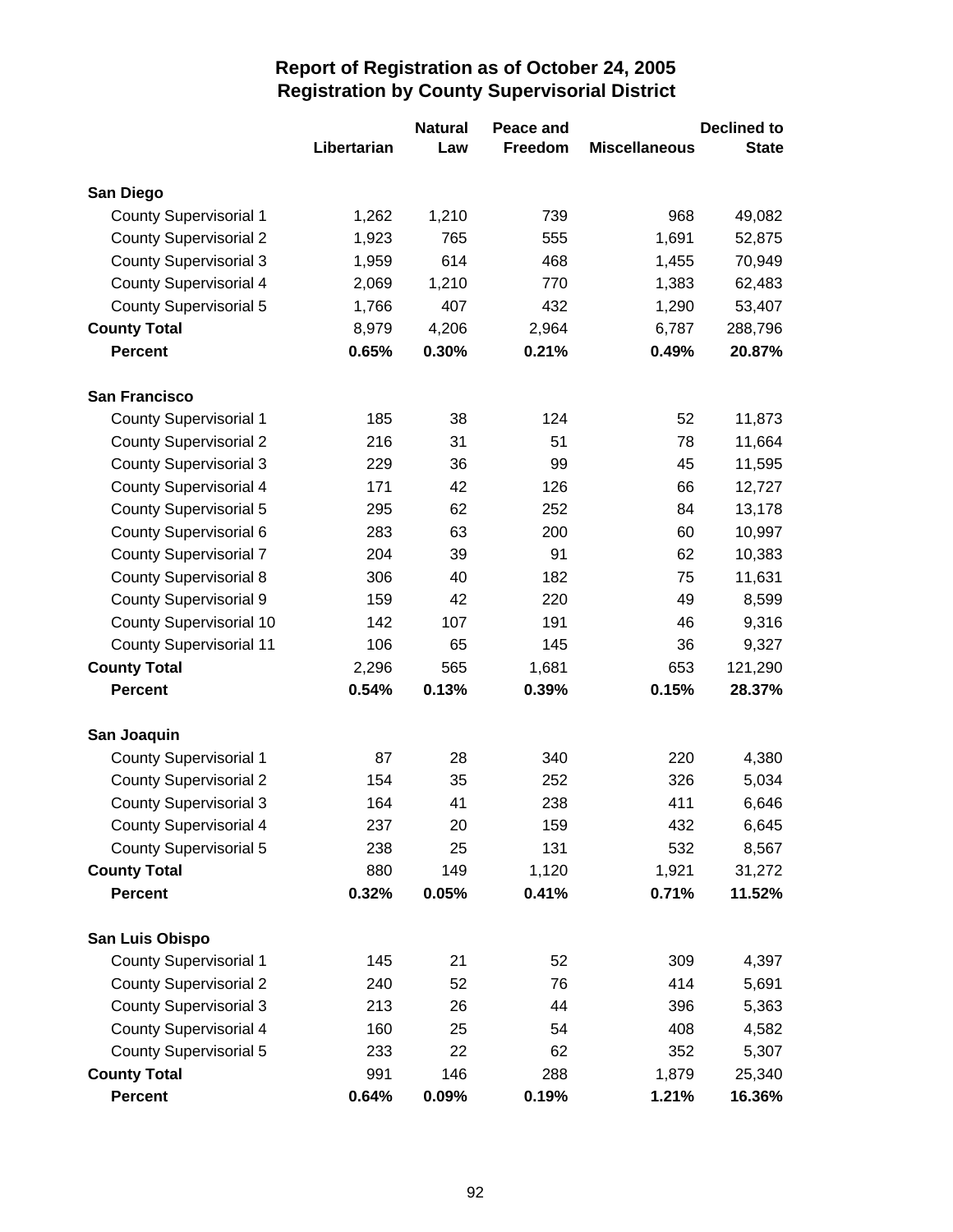|                               | <b>Total</b>      |                   |            |             |       |
|-------------------------------|-------------------|-------------------|------------|-------------|-------|
|                               | <b>Registered</b> | <b>Democratic</b> | Republican | Independent | Green |
| <b>San Mateo</b>              |                   |                   |            |             |       |
| <b>County Supervisorial 1</b> | 70,980            | 34,972            | 18,503     | 1,359       | 643   |
| <b>County Supervisorial 2</b> | 73,242            | 35,303            | 19,122     | 1,330       | 659   |
| <b>County Supervisorial 3</b> | 87,639            | 40,403            | 24,788     | 1,745       | 1,333 |
| <b>County Supervisorial 4</b> | 59,845            | 29,337            | 16,729     | 973         | 710   |
| <b>County Supervisorial 5</b> | 59,800            | 32,926            | 9,786      | 1,014       | 455   |
| <b>County Total</b>           | 351,506           | 172,941           | 88,928     | 6,421       | 3,800 |
| <b>Percent</b>                |                   | 49.20%            | 25.30%     | 1.83%       | 1.08% |
| Santa Barbara                 |                   |                   |            |             |       |
| <b>County Supervisorial 1</b> | 37,405            | 17,394            | 10,351     | 709         | 847   |
| <b>County Supervisorial 2</b> | 47,048            | 20,636            | 15,315     | 777         | 847   |
| <b>County Supervisorial 3</b> | 37,773            | 13,649            | 14,293     | 780         | 523   |
| <b>County Supervisorial 4</b> | 36,326            | 12,489            | 16,659     | 879         | 146   |
| <b>County Supervisorial 5</b> | 27,005            | 11,108            | 10,749     | 525         | 106   |
| <b>County Total</b>           | 185,557           | 75,276            | 67,367     | 3,670       | 2,469 |
| <b>Percent</b>                |                   | 40.57%            | 36.31%     | 1.98%       | 1.33% |
| <b>Santa Clara</b>            |                   |                   |            |             |       |
| <b>County Supervisorial 1</b> | 170,875           | 72,057            | 57,449     | 3,456       | 1,149 |
| <b>County Supervisorial 2</b> | 108,689           | 57,418            | 21,151     | 2,206       | 964   |
| <b>County Supervisorial 3</b> | 138,460           | 61,443            | 34,007     | 2,594       | 795   |
| <b>County Supervisorial 4</b> | 158,680           | 73,277            | 44,810     | 3,263       | 1,372 |
| <b>County Supervisorial 5</b> | 185,847           | 79,022            | 52,947     | 2,376       | 1,931 |
| <b>County Total</b>           | 762,551           | 343,217           | 210,364    | 13,895      | 6,211 |
| <b>Percent</b>                |                   | 45.01%            | 27.59%     | 1.82%       | 0.81% |
| <b>Santa Cruz</b>             |                   |                   |            |             |       |
| <b>County Supervisorial 1</b> | 30,851            | 15,987            | 6,788      | 546         | 976   |
| <b>County Supervisorial 2</b> | 31,582            | 15,958            | 8,207      | 568         | 683   |
| <b>County Supervisorial 3</b> | 31,549            | 18,634            | 3,713      | 466         | 1,777 |
| <b>County Supervisorial 4</b> | 16,670            | 10,150            | 3,209      | 252         | 159   |
| <b>County Supervisorial 5</b> | 32,237            | 15,139            | 8,133      | 672         | 1,147 |
| <b>County Total</b>           | 142,889           | 75,868            | 30,050     | 2,504       | 4,742 |
| <b>Percent</b>                |                   | 53.10%            | 21.03%     | 1.75%       | 3.32% |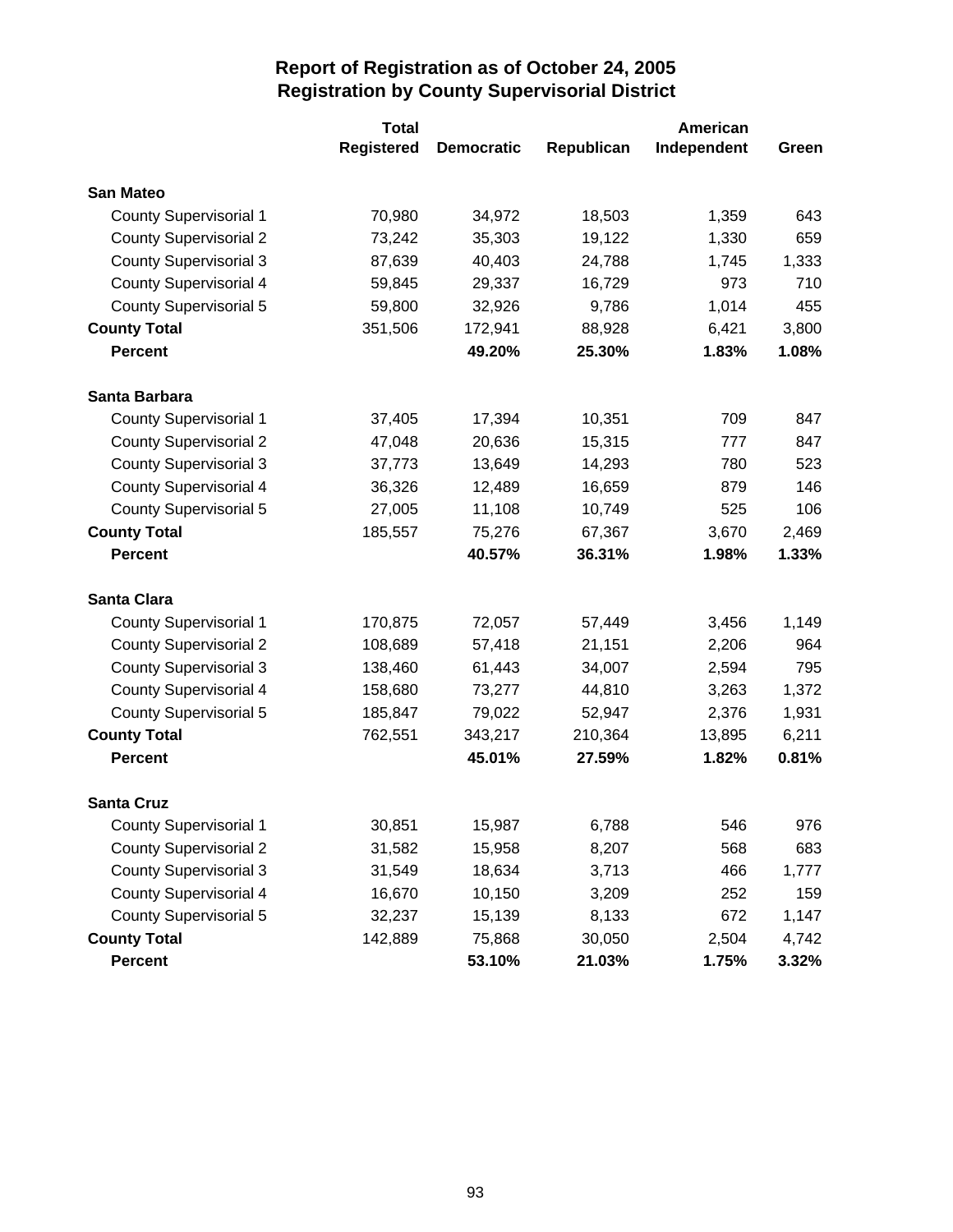|                               |             | <b>Natural</b> | Peace and      |                      | <b>Declined to</b> |
|-------------------------------|-------------|----------------|----------------|----------------------|--------------------|
|                               | Libertarian | Law            | <b>Freedom</b> | <b>Miscellaneous</b> | <b>State</b>       |
| <b>San Mateo</b>              |             |                |                |                      |                    |
| <b>County Supervisorial 1</b> | 276         | 65             | 147            | 158                  | 14,857             |
| <b>County Supervisorial 2</b> | 338         | 85             | 132            | 167                  | 16,106             |
| <b>County Supervisorial 3</b> | 531         | 63             | 161            | 274                  | 18,341             |
| <b>County Supervisorial 4</b> | 334         | 51             | 194            | 164                  | 11,353             |
| <b>County Supervisorial 5</b> | 157         | 93             | 196            | 111                  | 15,062             |
| <b>County Total</b>           | 1,636       | 357            | 830            | 874                  | 75,719             |
| <b>Percent</b>                | 0.47%       | 0.10%          | 0.24%          | 0.25%                | 21.54%             |
| Santa Barbara                 |             |                |                |                      |                    |
| <b>County Supervisorial 1</b> | 227         | 46             | 68             | 482                  | 7,281              |
| <b>County Supervisorial 2</b> | 278         | 45             | 80             | 471                  | 8,599              |
| <b>County Supervisorial 3</b> | 256         | 25             | 40             | 386                  | 7,821              |
| <b>County Supervisorial 4</b> | 166         | 17             | 67             | 332                  | 5,571              |
| <b>County Supervisorial 5</b> | 134         | 20             | 50             | 272                  | 4,041              |
| <b>County Total</b>           | 1,061       | 153            | 305            | 1,943                | 33,313             |
| <b>Percent</b>                | 0.57%       | 0.08%          | 0.16%          | 1.05%                | 17.95%             |
| <b>Santa Clara</b>            |             |                |                |                      |                    |
| <b>County Supervisorial 1</b> | 923         | 128            | 394            | 388                  | 34,931             |
| <b>County Supervisorial 2</b> | 679         | 135            | 482            | 245                  | 25,409             |
| <b>County Supervisorial 3</b> | 710         | 128            | 448            | 348                  | 37,987             |
| <b>County Supervisorial 4</b> | 1,098       | 133            | 406            | 450                  | 33,871             |
| <b>County Supervisorial 5</b> | 1,145       | 141            | 341            | 469                  | 47,475             |
| <b>County Total</b>           | 4,555       | 665            | 2,071          | 1,900                | 179,673            |
| <b>Percent</b>                | 0.60%       | 0.09%          | 0.27%          | 0.25%                | 23.56%             |
| <b>Santa Cruz</b>             |             |                |                |                      |                    |
| <b>County Supervisorial 1</b> | 260         | 33             | 95             | 279                  | 5,887              |
| <b>County Supervisorial 2</b> | 241         | 33             | 96             | 231                  | 5,565              |
| <b>County Supervisorial 3</b> | 269         | 36             | 109            | 251                  | 6,294              |
| <b>County Supervisorial 4</b> | 57          | 19             | 91             | 72                   | 2,661              |
| <b>County Supervisorial 5</b> | 403         | 34             | 91             | 297                  | 6,321              |
| <b>County Total</b>           | 1,230       | 155            | 482            | 1,130                | 26,728             |
| <b>Percent</b>                | 0.86%       | 0.11%          | 0.34%          | 0.79%                | 18.71%             |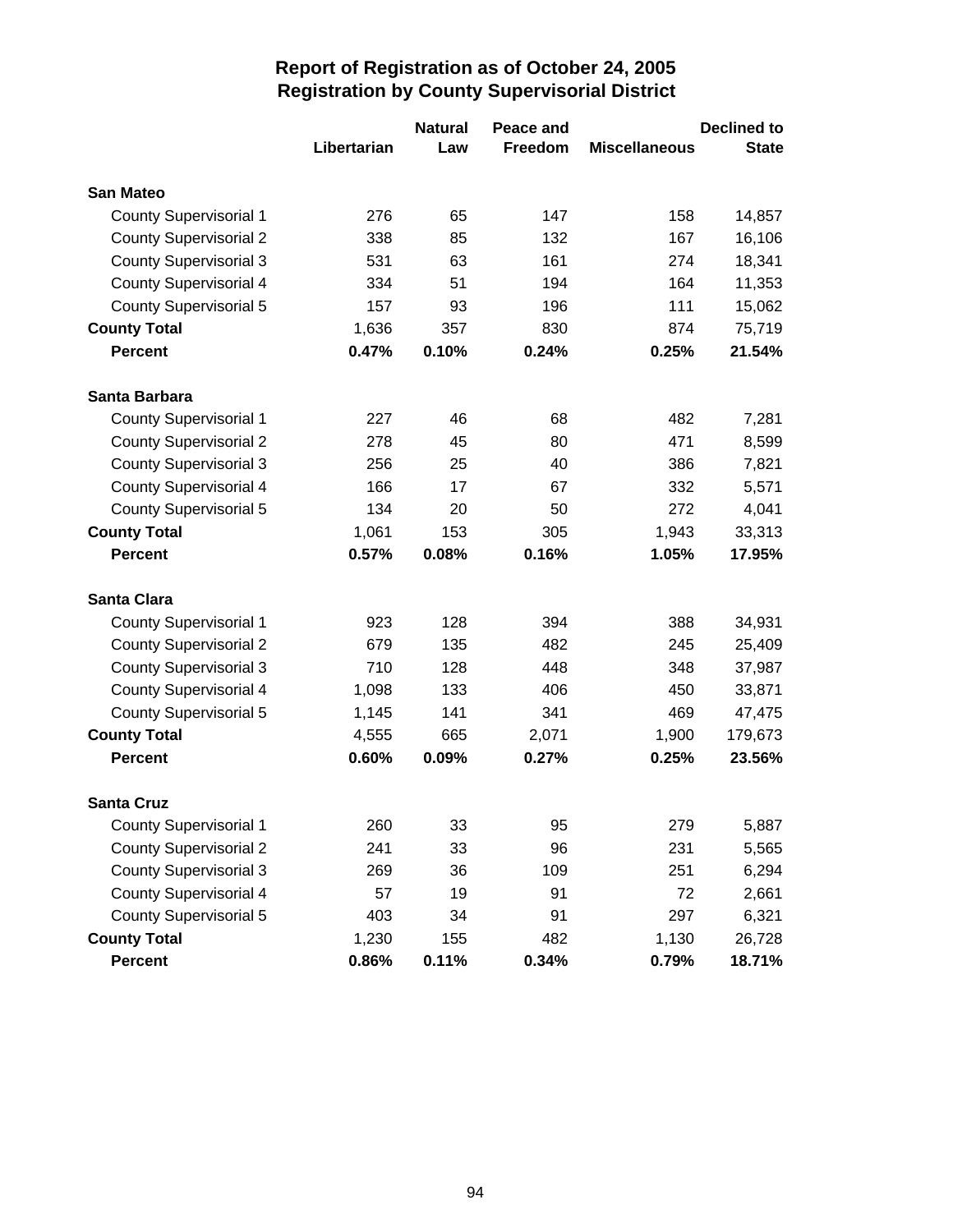|                               | <b>Total</b>      |                   | American   |             |                         |  |
|-------------------------------|-------------------|-------------------|------------|-------------|-------------------------|--|
|                               | <b>Registered</b> | <b>Democratic</b> | Republican | Independent | Green                   |  |
| <b>Shasta</b>                 |                   |                   |            |             |                         |  |
| <b>County Supervisorial 1</b> | 18,250            | 5,701             | 8,761      | 486         | 155                     |  |
| <b>County Supervisorial 2</b> | 18,269            | 5,695             | 8,834      | 514         | 124                     |  |
| <b>County Supervisorial 3</b> | 17,555            | 5,145             | 8,901      | 484         | 86                      |  |
| <b>County Supervisorial 4</b> | 18,304            | 5,530             | 9,006      | 490         | 104                     |  |
| <b>County Supervisorial 5</b> | 18,923            | 5,622             | 9,715      | 513         | 81                      |  |
| <b>County Total</b>           | 91,301            | 27,693            | 45,217     | 2,487       | 550                     |  |
| <b>Percent</b>                |                   | 30.33%            | 49.53%     | 2.72%       | 0.60%                   |  |
| <b>Sierra</b>                 |                   |                   |            |             |                         |  |
| <b>County Supervisorial 1</b> | 545               | 154               | 219        | 22          | 8                       |  |
| <b>County Supervisorial 2</b> | 432               | 150               | 178        | 17          | $\mathbf 2$             |  |
| <b>County Supervisorial 3</b> | 461               | 129               | 226        | 15          | $\overline{\mathbf{4}}$ |  |
| <b>County Supervisorial 4</b> | 367               | 132               | 152        | 17          | $\overline{2}$          |  |
| <b>County Supervisorial 5</b> | 409               | 134               | 167        | 17          | 5                       |  |
| <b>County Total</b>           | 2,214             | 699               | 942        | 88          | 21                      |  |
| <b>Percent</b>                |                   | 31.57%            | 42.55%     | 3.97%       | 0.95%                   |  |
| <b>Siskiyou</b>               |                   |                   |            |             |                         |  |
| <b>County Supervisorial 1</b> | 4,539             | 1,480             | 2,127      | 156         | 23                      |  |
| <b>County Supervisorial 2</b> | 5,583             | 2,386             | 1,791      | 153         | 114                     |  |
| <b>County Supervisorial 3</b> | 5,241             | 2,078             | 2,027      | 143         | 47                      |  |
| <b>County Supervisorial 4</b> | 5,423             | 1,762             | 2,571      | 155         | 20                      |  |
| <b>County Supervisorial 5</b> | 5,252             | 1,564             | 2,493      | 156         | 57                      |  |
| <b>County Total</b>           | 26,038            | 9,270             | 11,009     | 763         | 261                     |  |
| <b>Percent</b>                |                   | 35.60%            | 42.28%     | 2.93%       | 1.00%                   |  |
| Solano                        |                   |                   |            |             |                         |  |
| <b>County Supervisorial 1</b> | 30,771            | 18,862            | 5,541      | 520         | 203                     |  |
| <b>County Supervisorial 2</b> | 37,763            | 19,687            | 9,830      | 703         | 304                     |  |
| <b>County Supervisorial 3</b> | 30,687            | 15,027            | 8,777      | 586         | 114                     |  |
| <b>County Supervisorial 4</b> | 31,293            | 12,855            | 11,794     | 657         | 145                     |  |
| <b>County Supervisorial 5</b> | 38,045            | 15,578            | 14,254     | 754         | 155                     |  |
| <b>County Total</b>           | 168,559           | 82,009            | 50,196     | 3,220       | 921                     |  |
| <b>Percent</b>                |                   | 48.65%            | 29.78%     | 1.91%       | 0.55%                   |  |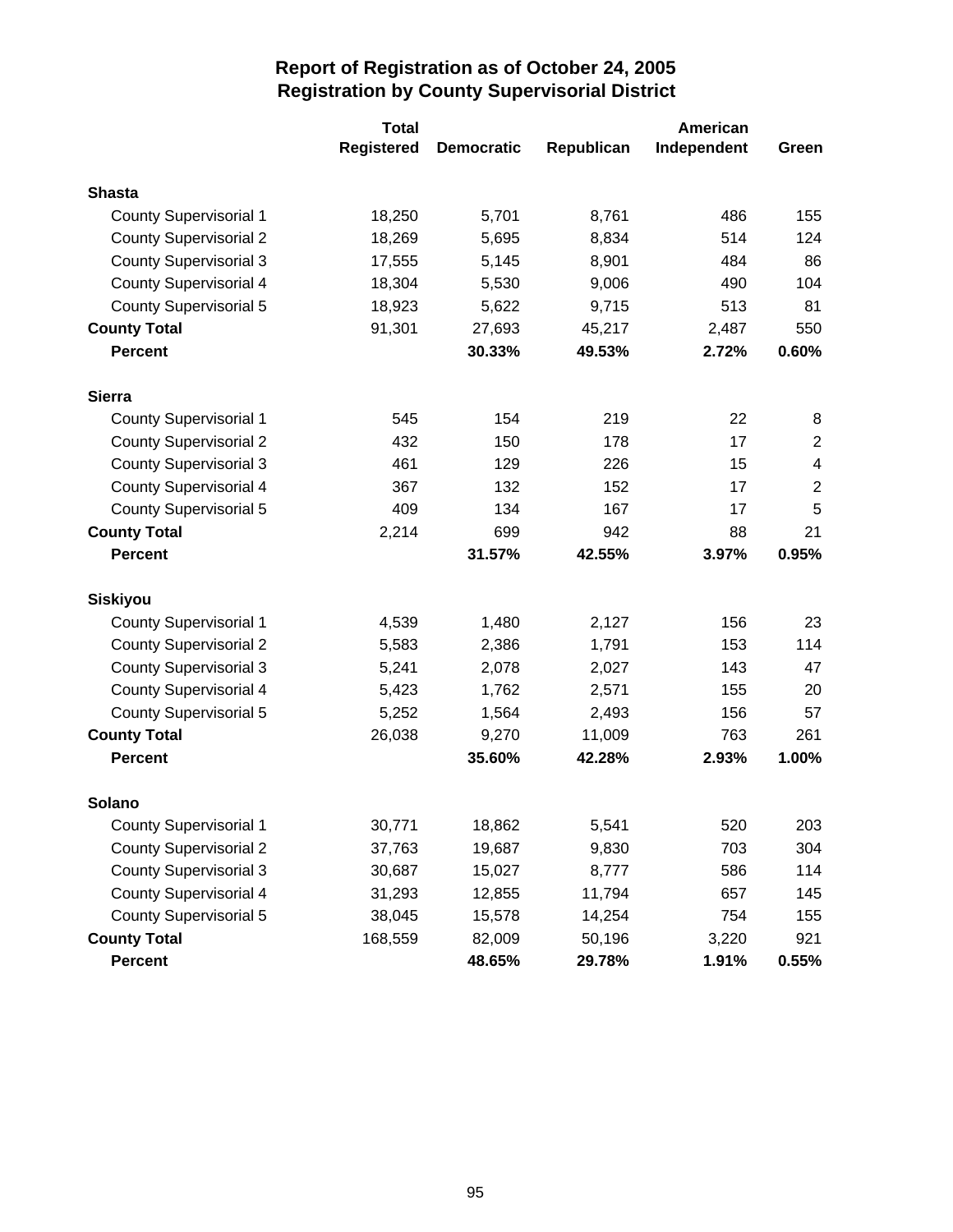|                               |                | <b>Natural</b> | Peace and      |                      | <b>Declined to</b> |
|-------------------------------|----------------|----------------|----------------|----------------------|--------------------|
|                               | Libertarian    | Law            | Freedom        | <b>Miscellaneous</b> | <b>State</b>       |
| <b>Shasta</b>                 |                |                |                |                      |                    |
| <b>County Supervisorial 1</b> | 117            | 15             | 40             | 40                   | 2,935              |
| <b>County Supervisorial 2</b> | 127            | 13             | 33             | 41                   | 2,888              |
| <b>County Supervisorial 3</b> | 86             | 6              | 43             | 51                   | 2,753              |
| <b>County Supervisorial 4</b> | 114            | $\overline{7}$ | 49             | 41                   | 2,963              |
| <b>County Supervisorial 5</b> | 133            | 9              | 32             | 48                   | 2,770              |
| <b>County Total</b>           | 577            | 50             | 197            | 221                  | 14,309             |
| <b>Percent</b>                | 0.63%          | 0.05%          | 0.22%          | 0.24%                | 15.67%             |
| <b>Sierra</b>                 |                |                |                |                      |                    |
| <b>County Supervisorial 1</b> | 10             | 0              | 1              | 10                   | 121                |
| <b>County Supervisorial 2</b> | 6              | 0              | 0              | 5                    | 74                 |
| <b>County Supervisorial 3</b> | 5              | 0              | 3              | 8                    | 71                 |
| <b>County Supervisorial 4</b> | $\overline{2}$ | 0              | 0              | $\overline{2}$       | 60                 |
| <b>County Supervisorial 5</b> | 5              | 0              | $\overline{2}$ | 5                    | 74                 |
| <b>County Total</b>           | 28             | 0              | 6              | 30                   | 400                |
| <b>Percent</b>                | 1.26%          | 0.00%          | 0.27%          | 1.36%                | 18.07%             |
| <b>Siskiyou</b>               |                |                |                |                      |                    |
| <b>County Supervisorial 1</b> | 48             | 3              | 8              | 10                   | 684                |
| <b>County Supervisorial 2</b> | 51             | 33             | 22             | 5                    | 1,028              |
| <b>County Supervisorial 3</b> | 41             | 14             | 13             | $\overline{7}$       | 871                |
| <b>County Supervisorial 4</b> | 46             | 4              | 9              | $\overline{7}$       | 849                |
| <b>County Supervisorial 5</b> | 81             | 4              | 11             | 10                   | 876                |
| <b>County Total</b>           | 267            | 58             | 63             | 39                   | 4,308              |
| <b>Percent</b>                | 1.03%          | 0.22%          | 0.24%          | 0.15%                | 16.55%             |
| Solano                        |                |                |                |                      |                    |
| <b>County Supervisorial 1</b> | 94             | 22             | 65             | 169                  | 5,295              |
| <b>County Supervisorial 2</b> | 186            | 33             | 94             | 231                  | 6,695              |
| <b>County Supervisorial 3</b> | 130            | 21             | 57             | 187                  | 5,788              |
| <b>County Supervisorial 4</b> | 129            | 11             | 46             | 158                  | 5,498              |
| <b>County Supervisorial 5</b> | 147            | 10             | 62             | 189                  | 6,896              |
| <b>County Total</b>           | 686            | 97             | 324            | 934                  | 30,172             |
| <b>Percent</b>                | 0.41%          | 0.06%          | 0.19%          | 0.55%                | 17.90%             |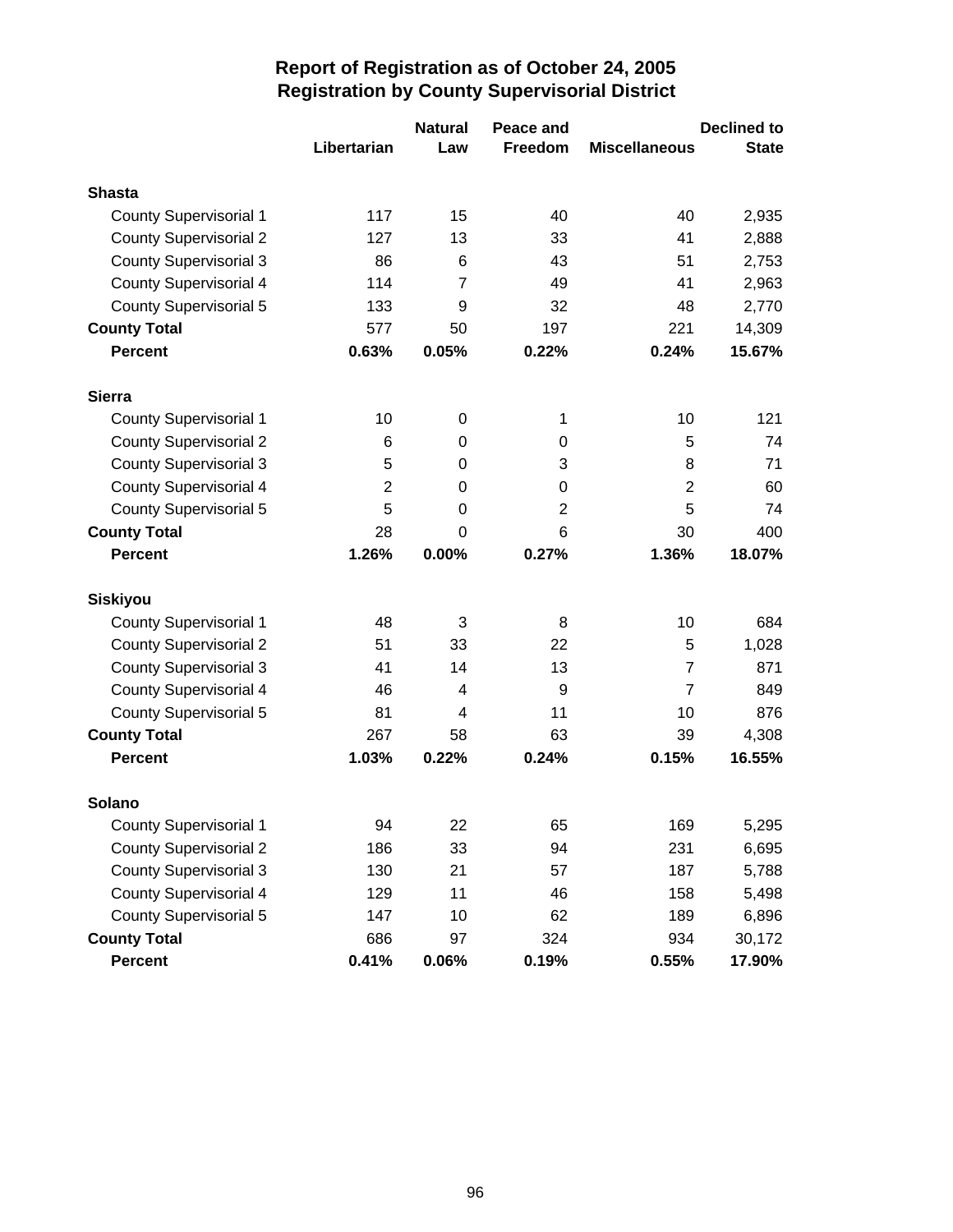|                               | <b>Total</b>      |                   |            | American    |       |  |
|-------------------------------|-------------------|-------------------|------------|-------------|-------|--|
|                               | <b>Registered</b> | <b>Democratic</b> | Republican | Independent | Green |  |
| Sonoma                        |                   |                   |            |             |       |  |
| <b>County Supervisorial 1</b> | 55,395            | 26,858            | 16,687     | 1,040       | 1,110 |  |
| <b>County Supervisorial 2</b> | 48,472            | 24,165            | 12,517     | 1,013       | 1,273 |  |
| <b>County Supervisorial 3</b> | 43,582            | 21,847            | 10,548     | 967         | 1,207 |  |
| <b>County Supervisorial 4</b> | 46,881            | 22,260            | 14,320     | 967         | 875   |  |
| <b>County Supervisorial 5</b> | 46,696            | 25,299            | 9,190      | 842         | 2,191 |  |
| <b>County Total</b>           | 241,026           | 120,429           | 63,262     | 4,829       | 6,656 |  |
| <b>Percent</b>                |                   | 49.97%            | 26.25%     | 2.00%       | 2.76% |  |
| <b>Stanislaus</b>             |                   |                   |            |             |       |  |
| <b>County Supervisorial 1</b> | 48,295            | 18,248            | 21,801     | 1,028       | 173   |  |
| <b>County Supervisorial 2</b> | 45,732            | 17,450            | 20,782     | 888         | 199   |  |
| <b>County Supervisorial 3</b> | 40,094            | 17,241            | 16,303     | 793         | 133   |  |
| <b>County Supervisorial 4</b> | 50,765            | 20,425            | 22,009     | 1,080       | 269   |  |
| <b>County Supervisorial 5</b> | 35,311            | 16,727            | 12,915     | 706         | 105   |  |
| <b>County Total</b>           | 220,197           | 90,091            | 93,810     | 4,495       | 879   |  |
| <b>Percent</b>                |                   | 40.91%            | 42.60%     | 2.04%       | 0.40% |  |
| <b>Sutter</b>                 |                   |                   |            |             |       |  |
| <b>County Supervisorial 1</b> | 7,472             | 2,714             | 3,365      | 190         | 29    |  |
| <b>County Supervisorial 2</b> | 5,775             | 2,129             | 2,375      | 183         | 21    |  |
| <b>County Supervisorial 3</b> | 10,194            | 2,875             | 5,665      | 206         | 39    |  |
| <b>County Supervisorial 4</b> | 9,420             | 3,141             | 4,579      | 211         | 25    |  |
| <b>County Supervisorial 5</b> | 9,527             | 2,766             | 5,059      | 198         | 28    |  |
| <b>County Total</b>           | 42,388            | 13,625            | 21,043     | 988         | 142   |  |
| <b>Percent</b>                |                   | 32.14%            | 49.64%     | 2.33%       | 0.34% |  |
| Tehama                        |                   |                   |            |             |       |  |
| <b>County Supervisorial 1</b> | 6,946             | 2,213             | 3,370      | 214         | 30    |  |
| <b>County Supervisorial 2</b> | 5,748             | 2,050             | 2,464      | 251         | 16    |  |
| <b>County Supervisorial 3</b> | 6,210             | 2,005             | 2,941      | 233         | 26    |  |
| <b>County Supervisorial 4</b> | 5,125             | 1,790             | 2,252      | 212         | 32    |  |
| <b>County Supervisorial 5</b> | 5,785             | 2,110             | 2,484      | 222         | 28    |  |
| <b>County Total</b>           | 29,814            | 10,168            | 13,511     | 1,132       | 132   |  |
| <b>Percent</b>                |                   | 34.10%            | 45.32%     | 3.80%       | 0.44% |  |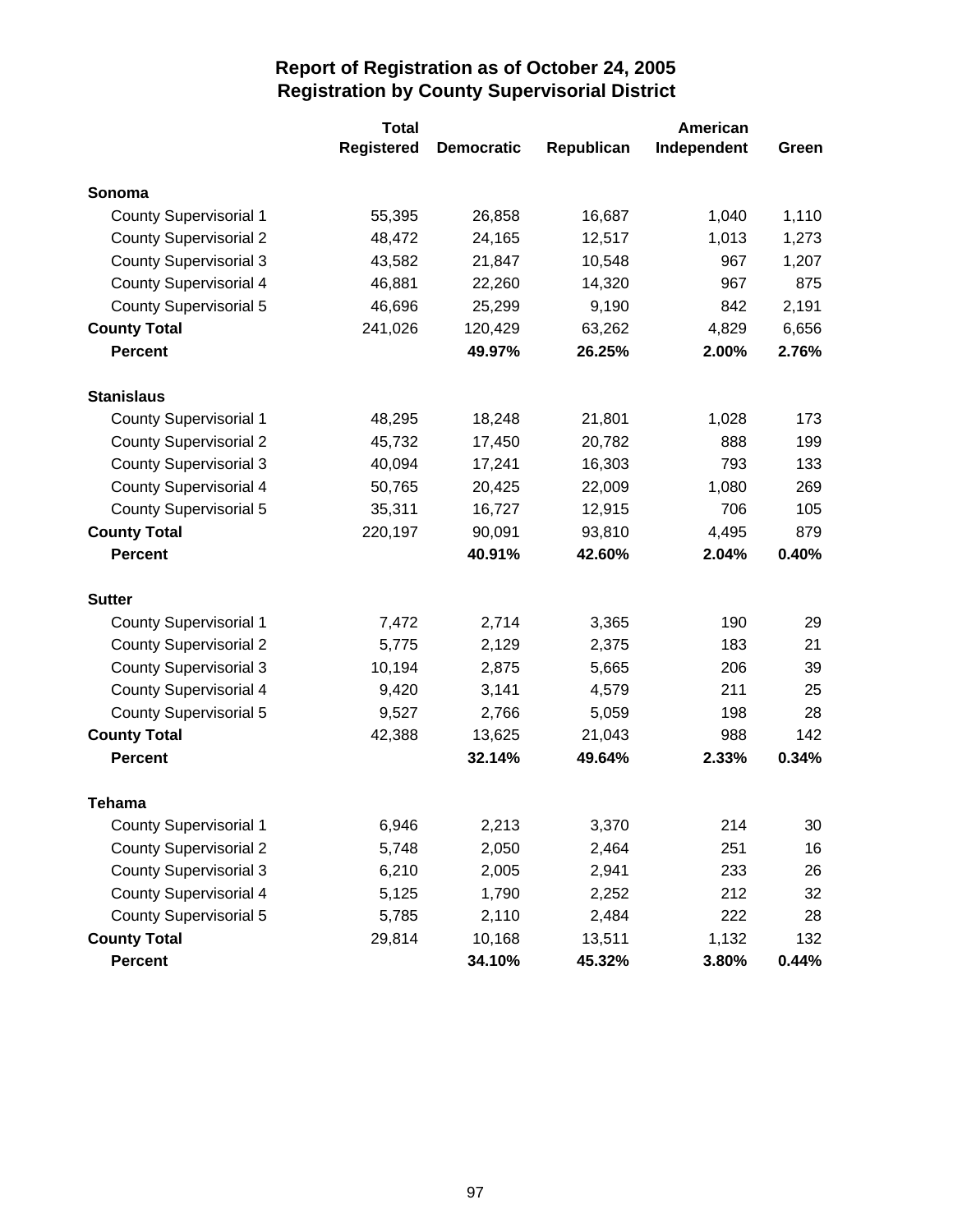|                               |             | <b>Natural</b>          | Peace and      |                      | <b>Declined to</b> |
|-------------------------------|-------------|-------------------------|----------------|----------------------|--------------------|
|                               | Libertarian | Law                     | <b>Freedom</b> | <b>Miscellaneous</b> | <b>State</b>       |
| Sonoma                        |             |                         |                |                      |                    |
| <b>County Supervisorial 1</b> | 316         | 36                      | 117            | 372                  | 8,859              |
| <b>County Supervisorial 2</b> | 298         | 27                      | 115            | 319                  | 8,745              |
| <b>County Supervisorial 3</b> | 284         | 38                      | 155            | 281                  | 8,255              |
| <b>County Supervisorial 4</b> | 291         | 35                      | 114            | 246                  | 7,773              |
| <b>County Supervisorial 5</b> | 351         | 64                      | 208            | 313                  | 8,238              |
| <b>County Total</b>           | 1,540       | 200                     | 709            | 1,531                | 41,870             |
| <b>Percent</b>                | 0.64%       | 0.08%                   | 0.29%          | 0.64%                | 17.37%             |
| <b>Stanislaus</b>             |             |                         |                |                      |                    |
| <b>County Supervisorial 1</b> | 165         | 29                      | 210            | 451                  | 6,190              |
| <b>County Supervisorial 2</b> | 159         | 35                      | 162            | 343                  | 5,714              |
| <b>County Supervisorial 3</b> | 143         | 35                      | 266            | 308                  | 4,872              |
| <b>County Supervisorial 4</b> | 219         | 23                      | 255            | 473                  | 6,012              |
| <b>County Supervisorial 5</b> | 146         | 27                      | 256            | 253                  | 4,176              |
| <b>County Total</b>           | 832         | 149                     | 1,149          | 1,828                | 26,964             |
| <b>Percent</b>                | 0.38%       | 0.07%                   | 0.52%          | 0.83%                | 12.25%             |
| <b>Sutter</b>                 |             |                         |                |                      |                    |
| <b>County Supervisorial 1</b> | 39          | $\overline{2}$          | 27             | 229                  | 877                |
| <b>County Supervisorial 2</b> | 48          | 6                       | 28             | 191                  | 794                |
| <b>County Supervisorial 3</b> | 39          | $\overline{2}$          | 19             | 242                  | 1,107              |
| County Supervisorial 4        | 32          | 5                       | 30             | 281                  | 1,116              |
| <b>County Supervisorial 5</b> | 38          | 6                       | 32             | 249                  | 1,151              |
| <b>County Total</b>           | 196         | 21                      | 136            | 1,192                | 5,045              |
| <b>Percent</b>                | 0.46%       | 0.05%                   | 0.32%          | 2.81%                | 11.90%             |
| Tehama                        |             |                         |                |                      |                    |
| <b>County Supervisorial 1</b> | 37          | $\overline{\mathbf{c}}$ | 20             | 31                   | 1,029              |
| <b>County Supervisorial 2</b> | 45          | $\overline{\mathbf{c}}$ | 13             | 31                   | 876                |
| <b>County Supervisorial 3</b> | 42          | 3                       | 13             | 22                   | 925                |
| <b>County Supervisorial 4</b> | 36          | $\overline{\mathbf{c}}$ | 20             | 28                   | 753                |
| County Supervisorial 5        | 49          | $\overline{2}$          | 20             | 31                   | 839                |
| <b>County Total</b>           | 209         | 11                      | 86             | 143                  | 4,422              |
| <b>Percent</b>                | 0.70%       | 0.04%                   | 0.29%          | 0.48%                | 14.83%             |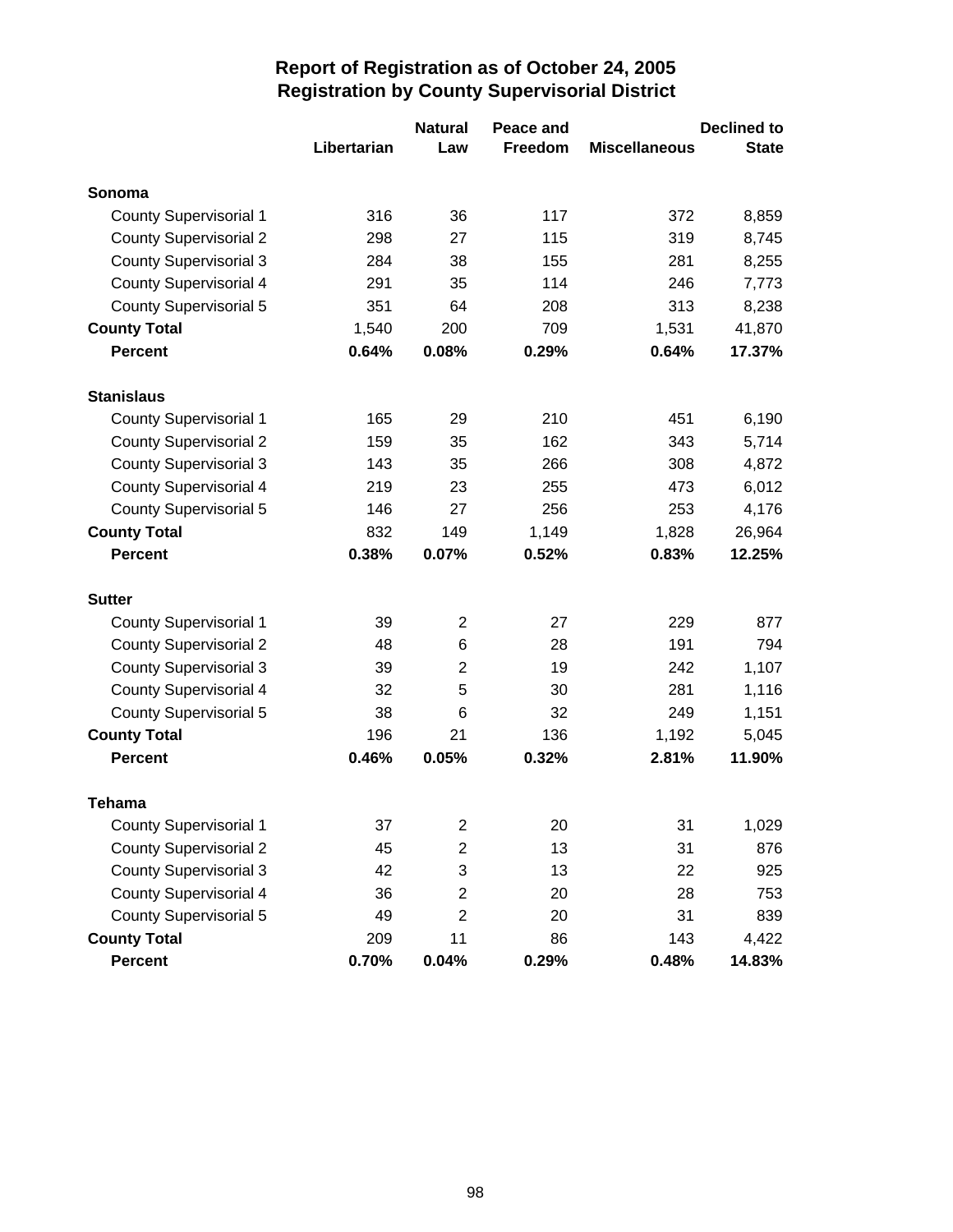|                               | <b>Total</b>      |                   |            | American    |          |  |
|-------------------------------|-------------------|-------------------|------------|-------------|----------|--|
|                               | <b>Registered</b> | <b>Democratic</b> | Republican | Independent | Green    |  |
| <b>Trinity</b>                |                   |                   |            |             |          |  |
| <b>County Supervisorial 1</b> | 1,629             | 577               | 725        | 47          | 18       |  |
| <b>County Supervisorial 2</b> | 1,546             | 515               | 665        | 69          | 16       |  |
| <b>County Supervisorial 3</b> | 1,423             | 555               | 526        | 51          | 30       |  |
| <b>County Supervisorial 4</b> | 1,548             | 584               | 599        | 48          | 40       |  |
| <b>County Supervisorial 5</b> | 1,400             | 520               | 510        | 30          | 34       |  |
| <b>County Total</b>           | 7,546             | 2,751             | 3,025      | 245         | 138      |  |
| <b>Percent</b>                |                   | 36.46%            | 40.09%     | 3.25%       | 1.83%    |  |
| <b>Tulare</b>                 |                   |                   |            |             |          |  |
| <b>County Supervisorial 1</b> | 27,907            | 8,853             | 14,183     | 658         | 143      |  |
| <b>County Supervisorial 2</b> | 23,831            | 9,524             | 10,603     | 538         | 63       |  |
| <b>County Supervisorial 3</b> | 36,948            | 10,883            | 20,143     | 712         | 174      |  |
| <b>County Supervisorial 4</b> | 19,306            | 7,943             | 8,498      | 335         | 44       |  |
| County Supervisorial 5        | 24,607            | 8,583             | 11,536     | 716         | 98       |  |
| <b>County Total</b>           | 132,599           | 45,786            | 64,963     | 2,959       | 522      |  |
| <b>Percent</b>                |                   | 34.53%            | 48.99%     | 2.23%       | 0.39%    |  |
| <b>Tuolumne</b>               |                   |                   |            |             |          |  |
| <b>County Supervisorial 1</b> | 6,546             | 2,457             | 2,828      | 138         | 81       |  |
| <b>County Supervisorial 2</b> | 6,745             | 2,416             | 3,008      | 184         | 71       |  |
| <b>County Supervisorial 3</b> | 6,159             | 2,189             | 2,733      | 194         | 59       |  |
| <b>County Supervisorial 4</b> | 6,502             | 2,249             | 3,037      | 199         | 54       |  |
| <b>County Supervisorial 5</b> | 6,964             | 2,695             | 2,911      | 215         | 51       |  |
| <b>County Total</b>           | 32,916            | 12,006            | 14,517     | 930         | 316      |  |
| <b>Percent</b>                |                   | 36.47%            | 44.10%     | 2.83%       | 0.96%    |  |
| <b>Ventura</b>                |                   |                   |            |             |          |  |
| <b>County Supervisorial 1</b> | 86,675            | 36,422            | 31,920     | 1,802       | 1,370    |  |
| <b>County Supervisorial 2</b> | 87,884            | 27,588            | 41,293     | 1,556       | 528      |  |
| <b>County Supervisorial 3</b> | 71,809            | 28,436            | 29,437     | 1,418       | 445      |  |
| <b>County Supervisorial 4</b> | 81,773            | 24,957            | 39,182     | 1,822       | 424      |  |
| <b>County Supervisorial 5</b> | 50,530            | 26,735            | 13,115     | 873         | 277      |  |
| <b>County Total</b>           | 378,671           | 144,138           | 154,947    | 7,471       | 3,044    |  |
| Percent                       |                   | 38.06%            | 40.92%     | 1.97%       | $0.80\%$ |  |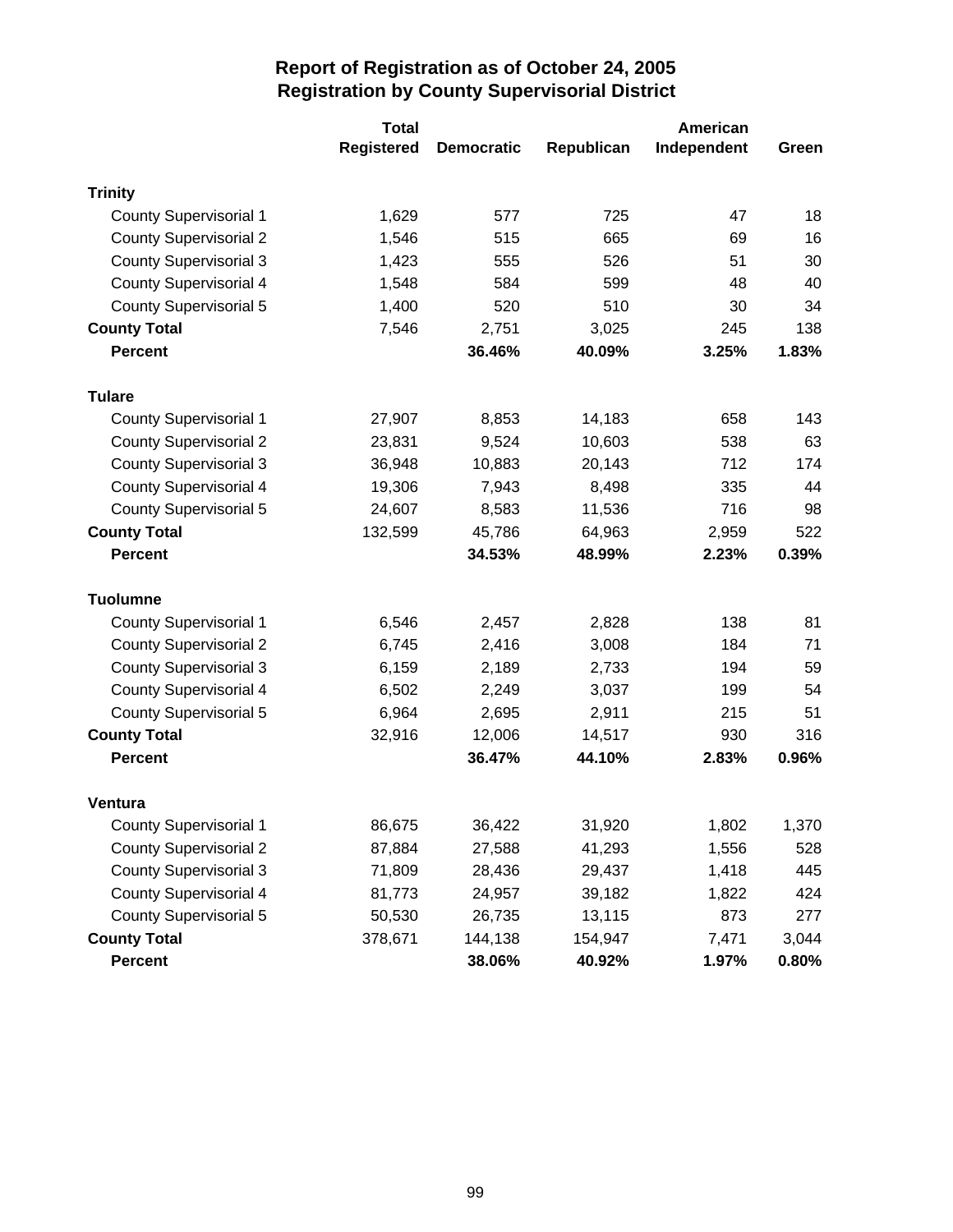|                               |             | <b>Natural</b> | Peace and      |                      | <b>Declined to</b> |
|-------------------------------|-------------|----------------|----------------|----------------------|--------------------|
|                               | Libertarian | Law            | <b>Freedom</b> | <b>Miscellaneous</b> | <b>State</b>       |
| <b>Trinity</b>                |             |                |                |                      |                    |
| <b>County Supervisorial 1</b> | 15          | 3              | 8              | 23                   | 213                |
| <b>County Supervisorial 2</b> | 13          | 1              | 5              | 18                   | 244                |
| <b>County Supervisorial 3</b> | 15          | 4              | $\overline{7}$ | 15                   | 220                |
| <b>County Supervisorial 4</b> | 16          | $\overline{c}$ | 5              | 17                   | 237                |
| <b>County Supervisorial 5</b> | 19          | $\overline{2}$ | 6              | 25                   | 254                |
| <b>County Total</b>           | 78          | 12             | 31             | 98                   | 1,168              |
| <b>Percent</b>                | 1.03%       | 0.16%          | 0.41%          | 1.30%                | 15.48%             |
| <b>Tulare</b>                 |             |                |                |                      |                    |
| <b>County Supervisorial 1</b> | 110         | 34             | 57             | 63                   | 3,806              |
| <b>County Supervisorial 2</b> | 63          | 19             | 53             | 50                   | 2,918              |
| <b>County Supervisorial 3</b> | 157         | 14             | 47             | 65                   | 4,753              |
| <b>County Supervisorial 4</b> | 62          | 18             | 39             | 25                   | 2,342              |
| <b>County Supervisorial 5</b> | 104         | 38             | 70             | 66                   | 3,396              |
| <b>County Total</b>           | 496         | 123            | 266            | 269                  | 17,215             |
| <b>Percent</b>                | 0.37%       | 0.09%          | 0.20%          | 0.20%                | 12.98%             |
| <b>Tuolumne</b>               |             |                |                |                      |                    |
| <b>County Supervisorial 1</b> | 40          | 6              | 14             | 16                   | 966                |
| <b>County Supervisorial 2</b> | 41          | 0              | 18             | 22                   | 985                |
| <b>County Supervisorial 3</b> | 49          | 4              | 12             | 25                   | 894                |
| County Supervisorial 4        | 34          | $\overline{2}$ | 15             | 32                   | 880                |
| <b>County Supervisorial 5</b> | 47          | 5              | 23             | 28                   | 989                |
| <b>County Total</b>           | 211         | 17             | 82             | 123                  | 4,714              |
| <b>Percent</b>                | 0.64%       | 0.05%          | 0.25%          | 0.37%                | 14.32%             |
| <b>Ventura</b>                |             |                |                |                      |                    |
| <b>County Supervisorial 1</b> | 539         | 113            | 180            | 902                  | 13,427             |
| <b>County Supervisorial 2</b> | 480         | 45             | 106            | 843                  | 15,445             |
| <b>County Supervisorial 3</b> | 330         | 93             | 148            | 555                  | 10,947             |
| <b>County Supervisorial 4</b> | 474         | 78             | 157            | 649                  | 14,030             |
| <b>County Supervisorial 5</b> | 207         | 66             | 191            | 371                  | 8,695              |
| <b>County Total</b>           | 2,030       | 395            | 782            | 3,320                | 62,544             |
| Percent                       | 0.54%       | 0.10%          | 0.21%          | 0.88%                | 16.52%             |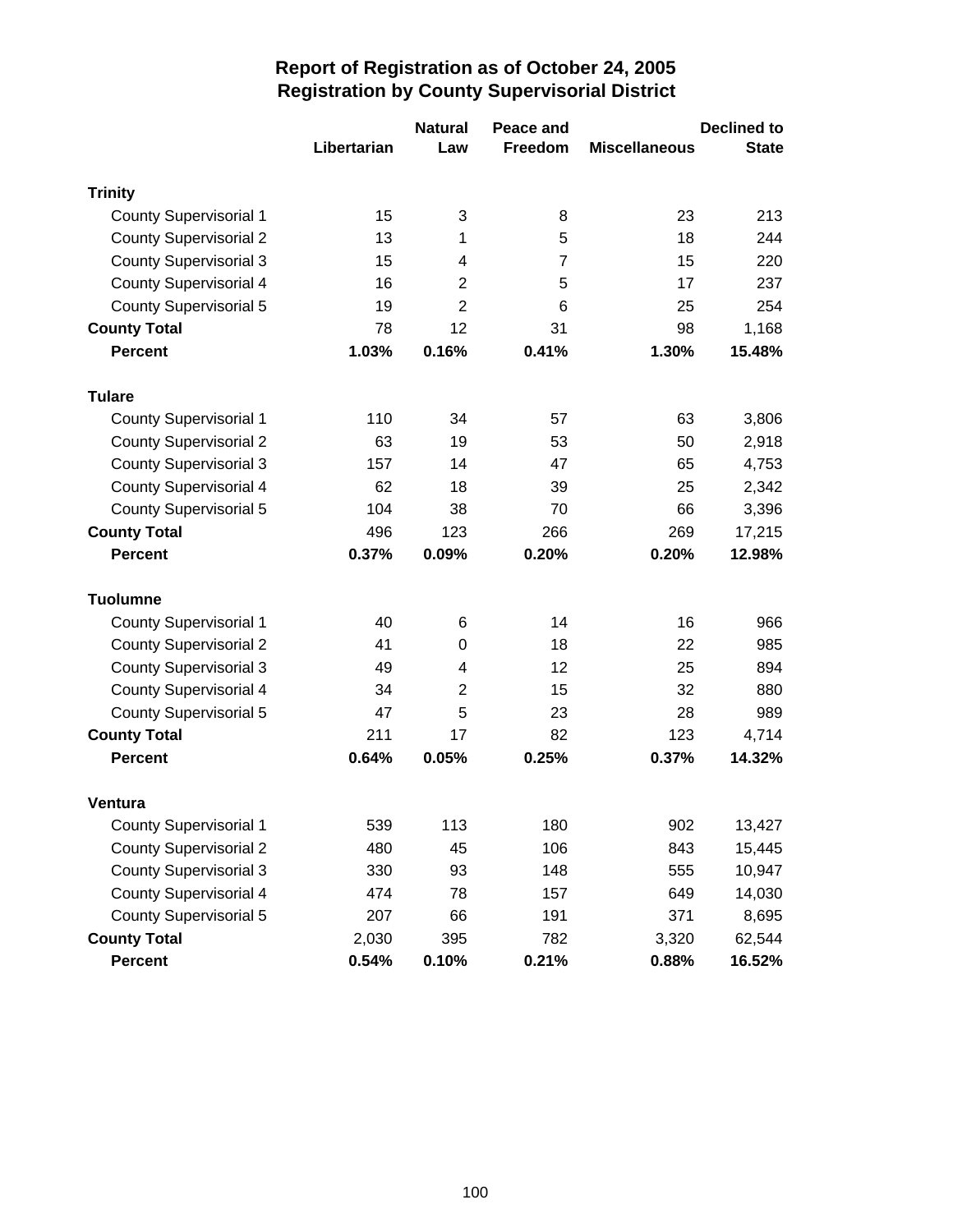|                                      | <b>Total</b>      |                     |                     | American         |                  |
|--------------------------------------|-------------------|---------------------|---------------------|------------------|------------------|
|                                      | <b>Registered</b> | <b>Democratic</b>   | Republican          | Independent      | Green            |
| Yolo                                 |                   |                     |                     |                  |                  |
| <b>County Supervisorial 1</b>        | 18,719            | 8,666               | 5,570               | 454              | 169              |
| <b>County Supervisorial 2</b>        | 18,323            | 9,340               | 3,183               | 288              | 660              |
| <b>County Supervisorial 3</b>        | 15,536            | 6,909               | 5,345               | 357              | 158              |
| <b>County Supervisorial 4</b>        | 21,666            | 10,571              | 4,873               | 309              | 586              |
| <b>County Supervisorial 5</b>        | 16,783            | 6,748               | 6,635               | 423              | 146              |
| <b>County Total</b>                  | 91,027            | 42,234              | 25,606              | 1,831            | 1,719            |
| <b>Percent</b>                       |                   | 46.40%              | 28.13%              | 2.01%            | 1.89%            |
| Yuba                                 |                   |                     |                     |                  |                  |
| <b>County Supervisorial 1</b>        | 4,263             | 1,636               | 1,538               | 220              | 19               |
| <b>County Supervisorial 2</b>        | 5,870             | 2,139               | 2,489               | 192              | 39               |
| <b>County Supervisorial 3</b>        | 5,808             | 2,270               | 2,143               | 230              | 24               |
| <b>County Supervisorial 4</b>        | 5,483             | 1,594               | 2,741               | 194              | 23               |
| County Supervisorial 5               | 6,873             | 1,978               | 3,297               | 248              | 85               |
| <b>County Total</b>                  | 28,297            | 9,617               | 12,208              | 1,084            | 190              |
| <b>Percent</b>                       |                   | 33.99%              | 43.14%              | 3.83%            | 0.67%            |
|                                      |                   |                     |                     |                  |                  |
|                                      |                   |                     |                     |                  |                  |
| <b>State Total</b><br><b>Percent</b> | 15,891,482        | 6,785,188<br>42.70% | 5,524,609<br>34.76% | 312,050<br>1.96% | 146,865<br>0.92% |